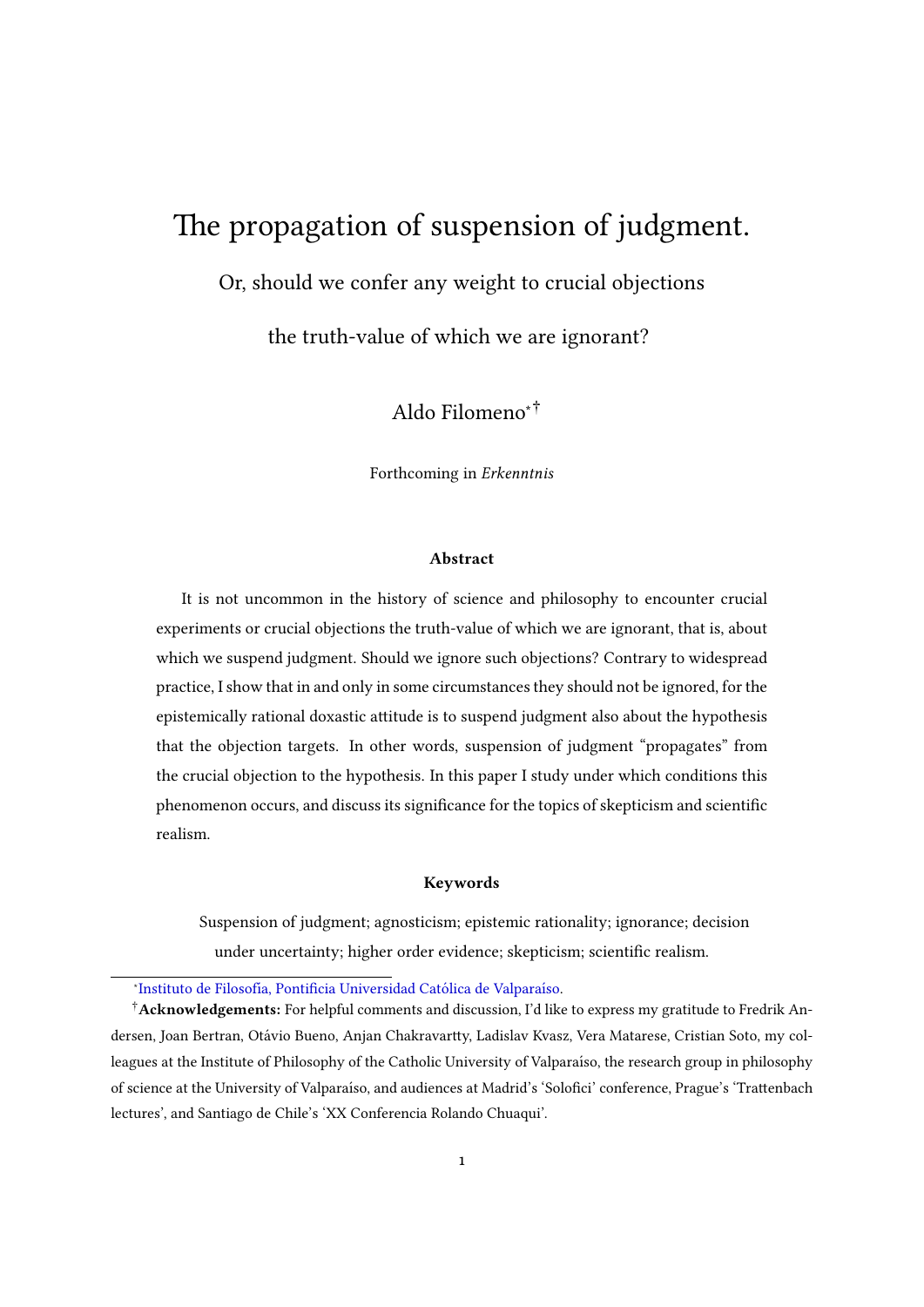#### **Contents**

| $\mathbf{1}$            | <b>Introduction</b>                         |                                                        | 3  |  |
|-------------------------|---------------------------------------------|--------------------------------------------------------|----|--|
| $\mathbf{2}$            | <b>Examples and preliminary definitions</b> |                                                        |    |  |
| 3                       | The propagation of suspension of judgment   |                                                        | 13 |  |
| $\overline{\mathbf{4}}$ | <b>Discussion</b>                           |                                                        | 15 |  |
|                         | Conclusion                                  |                                                        |    |  |
| <b>Appendix A</b>       |                                             | Appendix. Proof in epistemic logic                     | 23 |  |
| <b>Appendix B</b>       |                                             | Appendix. Proof in 3-valued logic                      | 25 |  |
| <b>Appendix C</b>       |                                             | Appendix. Propagation from a premise to its conclusion | 28 |  |

#### <span id="page-1-0"></span>1 Introduction

It is widely held that, when faced with an actual crucial experiment or objection which contradicts a hypothesis H, one should disbelieve that H is the case. At least, this is so unless one recurs to the Duhem-Quine thesis to keep one's confidence in H. Besides this standard scenario, tricky cases of unconceived alternative hypotheses have recently been put forward. It is not obvious how to react to them: some take unconceived alternative hypotheses to threaten our confidence in actual hypotheses [\(Stanford,](#page-28-0) [2006;](#page-28-0) Rowbottom, [2016\)](#page-28-1), while others have recommended ignoring their relevance (because their number might be negligible), thus re-maining confident in H [\(Dawid et al.,](#page-26-0) [2015;](#page-26-0) [Sprenger,](#page-28-2) [2016;](#page-28-2) [Dawid,](#page-26-1) [2018;](#page-26-1) Hoefer and Martí, [2020\)](#page-27-0).

Be that as it may, there is more to this story, I argue in this paper. Not uncommonly in the history of science and philosophy, there are cases in which we have actual crucial objections the truth-value of which we are ignorant about, that is, actual crucial objections about which we suspend judgment. Although it seems intuitive to ignore these objections, and this in fact has generally been done, I argue here that under certain conditions we should not ignore them. I show that suspension of judgment about a crucial objection O to a hypothesis H "propagates" to the hypothesis H. That is to say, in certain conditions, when we suspend judgment about an actual crucial objection O to H, we should also suspend judgment about H.

Suspending judgment about some proposition, or set of propositions, means neither believing nor disbelieving to any degree any option or options, and instead lacking any degree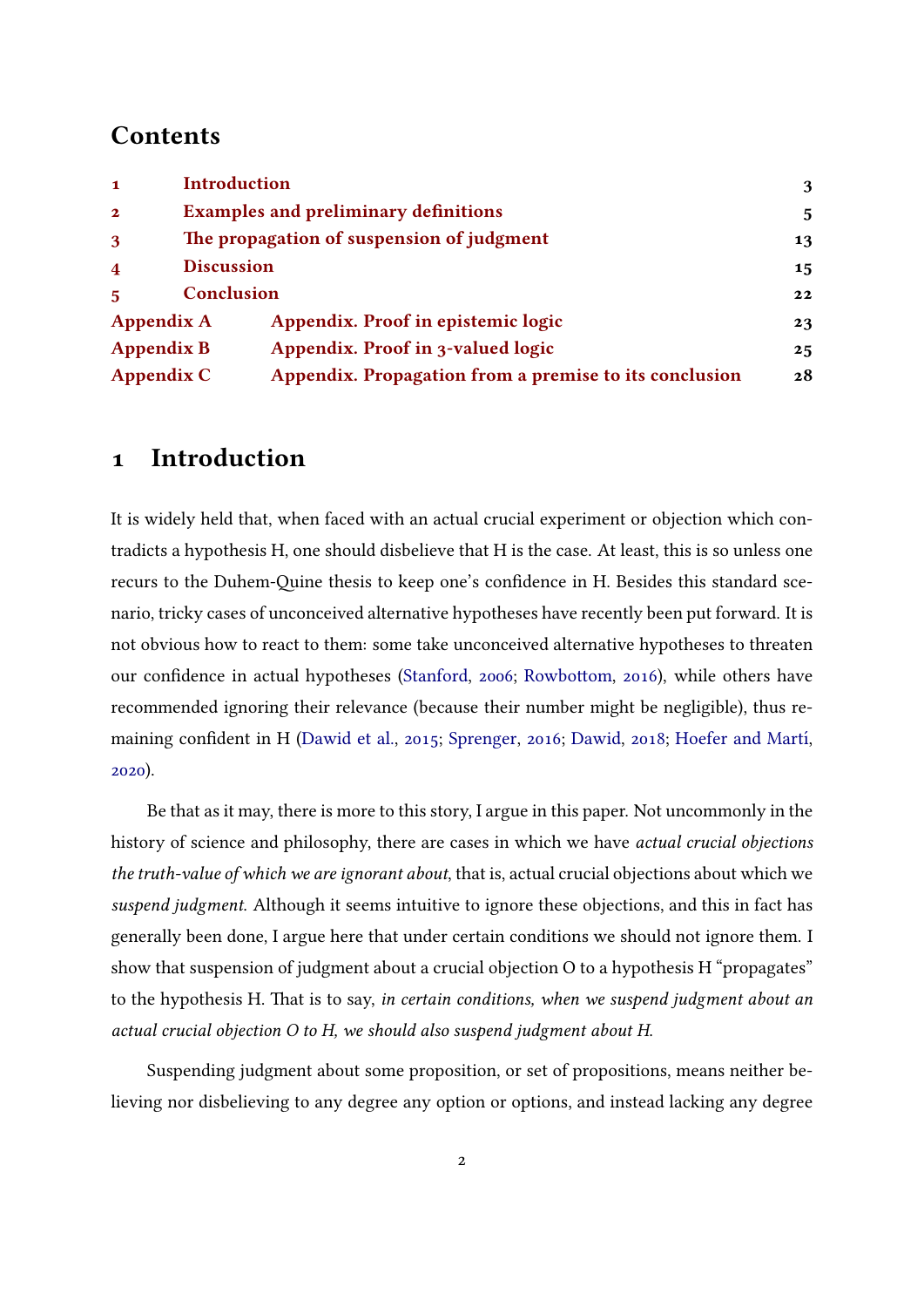of belief whatsoever. A number of representational frameworks in inductive logic have been elaborated to properly represent suspension of judgment.<sup>[1](#page-2-0)</sup> In Section [3](#page-11-0) I use a logical formalism to model this doxastic state. Recent philosophical discussions of suspension of judgment include [Friedman](#page-27-1) [\(2013,](#page-27-1) [2015\)](#page-27-2); [Tang](#page-28-3) [\(2015\)](#page-28-3); Staffel [\(2019\)](#page-28-4); [McGrath](#page-28-5) [\(2020\)](#page-28-5). Its origins date back to the ancient skepticism of Pyrrho [\(Empiricus,](#page-27-3) [I c. A.C.\)](#page-27-3).<sup>[2](#page-2-1)</sup>

This phenomenon of the propagation of suspension of judgment does not always occur: in this paper I also aim to delineate the conditions under which it does. After giving examples of where it does and doesn't occur in Section [2,](#page-3-0) I identify sufficient conditions for such propagation to occur in Section [3.](#page-11-0) A formal proof that this propagation occurs is carried out in epistemic logic in appendix [A,](#page-21-0) and another proof in 3-valued logic (where the truth-values are interpreted in epistemic terms) is provided in appendix [B.](#page-22-0) In appendix [C](#page-25-0) I also show, on the basis of the results of [Rosa](#page-28-6) [\(2019,](#page-28-6) [2020\)](#page-28-7), that such propagation can also occur from a premise of an argument to its conclusion (not only from the conclusion of an argument to the hypothesis it targets). Inasmuch as the phenomenon of the propagation of suspension of judgment will seem, at first sight, to imply a revision of too many strongly-held beliefs, in the discussion of Section [4](#page-13-0) I identify several reasons why this does not happen; i.e. why the phenomenon does not overgeneralize. I thus connect the phenomenon to, as well as differentiating it from, the classic philosophical themes of (i) skepticism, (ii) scientific (anti)-realism, and (iii) peer disagreement. [3](#page-2-2)

<span id="page-2-0"></span> $1$  The different approaches include comparative non-probabilistic non-numerical calculi, such as [Norton](#page-28-8) [\(2007\)](#page-28-8) (applied to cosmological issues by [Norton](#page-28-9) [2010\)](#page-28-9), or imprecise probabilities, such as [de Cooman and](#page-27-4) [Miranda](#page-27-4) [\(2007\)](#page-27-4) (applied to cosmological issues by Benétreau-Dupin  $2015$ ); for an overview of many other approaches see [Dubois](#page-27-5) [\(2007\)](#page-27-5).

<span id="page-2-1"></span><sup>&</sup>lt;sup>2</sup>[McGrath](#page-28-5) [\(2020\)](#page-28-5) distinguishes different meanings of 'suspension of judgment', and I adhere to the final definition he comes up with on p.7 (he is in fact explicitly aware of the kind of examples we are going to study): "To suspend judgment on a question is to put off belief-forming judgment, that is, to omit it because one aims to judge it later (and not before) or when and only when certain conditions obtain (which one does not yet believe obtain)."

<span id="page-2-2"></span><sup>&</sup>lt;sup>3</sup>The kind of epistemic scenario under study has been largely neglected. It has been noted at least in [Raz](#page-28-10) [\(1975\)](#page-28-10), [Schroeder](#page-28-11) [\(2012\)](#page-28-11), and [McGrath](#page-28-5) [\(2020\)](#page-28-5). McGrath assumes that non-epistemic factors bear on the justification of suspension of judgment. I thus prove here that his assumption is indeed justified (while Schroeder, who rejected it, is wrong — cf. [McGrath](#page-28-5) [2020,](#page-28-5) fn9). The only explicit exploration of this kind of scenario is [Ballantyne](#page-26-3) [\(2015\)](#page-26-3), who explores it from a broader perspective, and distinguishes among objections of different strength, so here I investigate what he labels as 'full rebutting defeaters'. He puts on the table related general questions that provide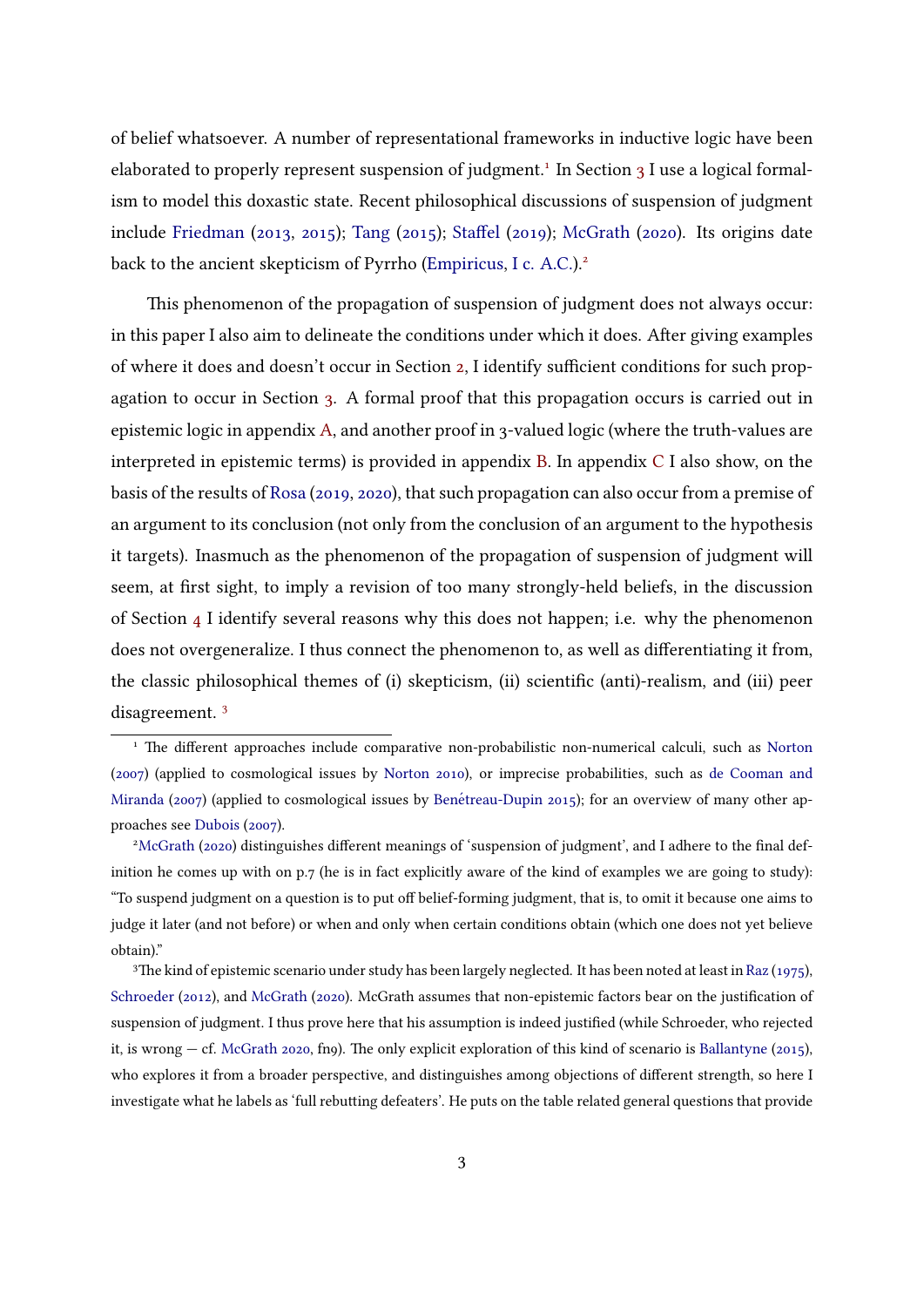## <span id="page-3-0"></span>2 Examples and preliminary definitions

Debates in Metaphysics. I ran into this kind of epistemic situation not in the domain of scientific theories and crucial experiments, but rather due to an argument in metaphysics: a well-known objection to the Humean account of laws. The objection points to the extreme degree of order or regularity—which we can observe just by looking around us, or at the whole history of the universe—to highlight that if one endorses the Best System account of laws, the degree of regularity exhibited by the 'Humean mosaic' is a cosmic coincidence. For, since laws are just descriptions summarizing the regularities of the Humean mosaic, its extreme regularity seems extremely improbable. (To give just one example, all the electrons, for all time since the Big Bang, have repelled each other whenever they have met.) Now, Humeans have for decades ignored this crucial objection, on the grounds that probabilistic reasoning faces technical problems (related to the principle of indifference), which prevent us from being entitled to assert the conclusion (I explain this in detail in [\(Filomeno,](#page-27-6) [2019\)](#page-27-6)).[4](#page-3-1) In light of this, people ignore the objection, and I do not deny that it seems reasonable to ignore it. For although the argument is valid, it seems to include an untrue premise (related to the principle of indifference), so the objection is indeed unsound!

This is, in fact, strictly correct (an argument in unsound if one premise is untrue), but I highlight in this paper that not knowing that the premise is true does not mean that the premise is false; in this case we don't know whether the premise is true or false, and what we should do is suspend judgment about it. In [\(Filomeno,](#page-27-7) [20xx\)](#page-27-7) I in fact apply in detail the present thesis to this case, to show that this objection cannot be so quickly ignored: we should suspend judgment about the conclusion; and since it is a major objection, we should suspend judgment about the Humean account of laws. (See the argument below in Section 3, and [\(Filomeno,](#page-27-7) [20xx\)](#page-27-7) for its application to this scenario.)

a wider map of what is at stake, thus nicely complementing our project. Finally, he also cites antecedents worth mentioning: the oldest appears to be Sánchez's [\(1581\)](#page-28-12) 'Quod nihil scitur', who laid out the same type of argument for his skeptical conclusion.

<span id="page-3-1"></span><sup>4</sup> In [\(Filomeno,](#page-27-6) [2019\)](#page-27-6) I aim to eschew the technical objection (recurring to recent defenses of the principle of indifference), but leave aside that line of thought now. Even granting the usual Humean response, in [\(Filomeno,](#page-27-7) [20xx\)](#page-27-7) I argue that Humeans still face serious trouble.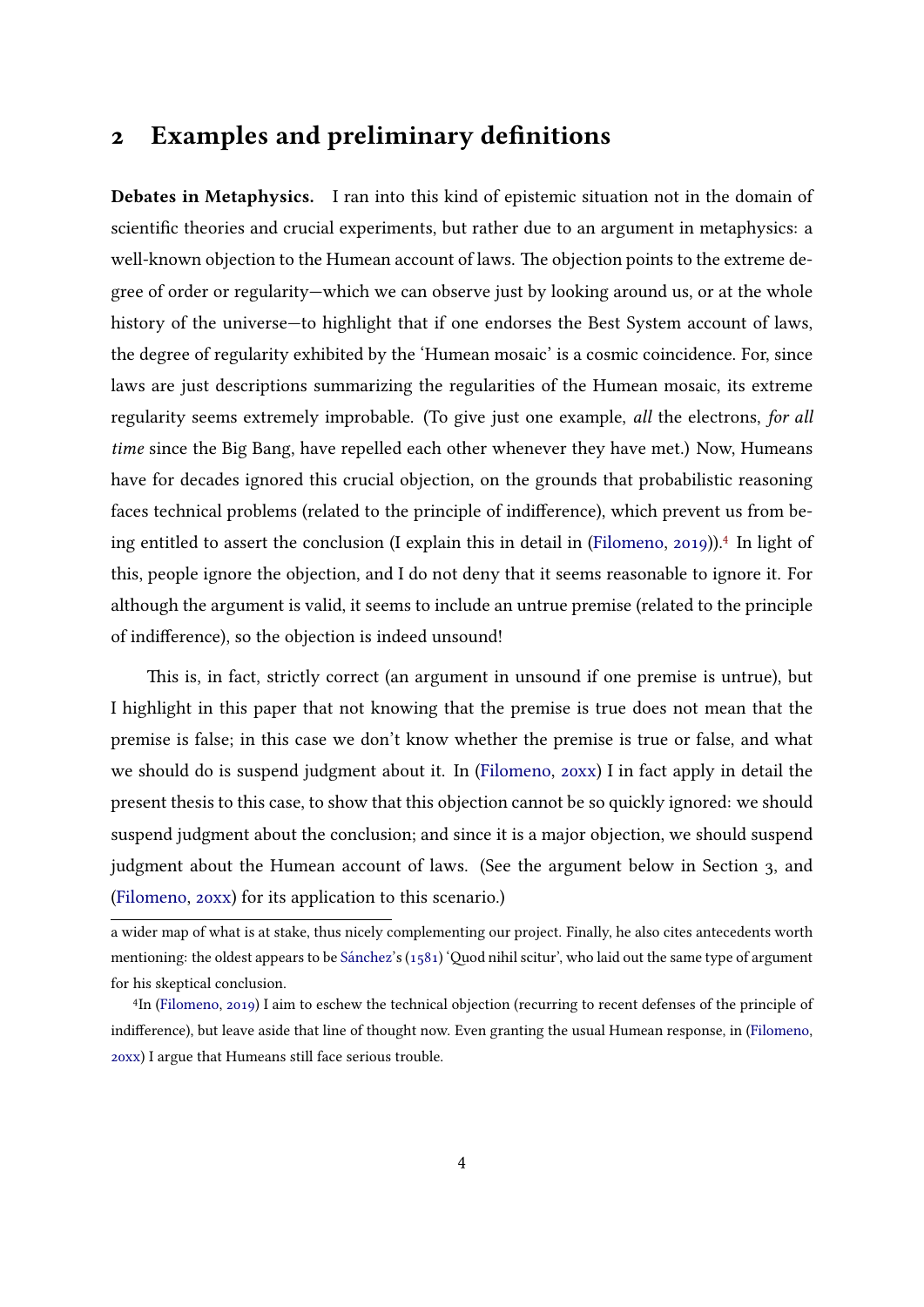What do philosophers believe? A quick look at the 2020 'PhilPapers survey' question on laws seems to show a different reaction among its respondents: only a minority of people are agnostic about the debate (less than 10%), while those who endorse Humean laws (around 30%) accordingly seem to ignore this objection.[5](#page-4-0)

More generally, I claim that a reasonable and common attitude has been to ignore, at least to some extent, this kind of objections. Perhaps, some of the other paradigmatic questions found in the PhilPapers survey present a similar epistemic situation, but if this is so, respondents seem to have ignored such objections. Another quick look at the 2020 responses shows that 'agnosticism' is an extremely infrequent response to all the questions (almost al-ways less than 10%).<sup>[6](#page-4-1)</sup> In general, the range of subjects affected by the propagation of suspension of judgment is potentially wide. It might affect situations of decision under ignorance, particularly when we are in the dark about potentially relevant information, as in philosophy of religion, metaphysics, and philosophy of cosmology (of course even if we are experts in the field). However, each case has to be scrutinized. So in what follows, I cite some simple examples to begin to understand the situation. I begin with an example in which there is no propagation of suspension of judgment and we should indeed, as is usually done, ignore the objection.

Detective investigations. Imagine that someone has been murdered in their apartment. We form the hypothesis H that 'John is the killer'. H is initially supported by a certain amount of evidence (for instance, there are DNA traces that show that he was present that day). Suppose that this evidence is not at all decisive, but just enough to make us moderately confident in H. We won't need to assign a specific value to this confidence, just a value above 0.5 (but not close to 1), say 0.7. Faced with just this evidence, it is rational for the detective to be confident

<span id="page-4-0"></span><sup>5</sup> In fact, today some philosophers only debate a much weaker objection: the inability of laws to explain their instances.

<span id="page-4-1"></span> ${}^{6}$ In 82% of the responses, agnosticism received less than 10% of the votes. Out of the 100 questions, agnosticism scored over 20% of the votes just seven times. Yet it disappears again when the results are ltered according to the corresponding area of specialization (philosophy of physics in one case, of mathematics in another). For the record, these seven questions are: 'Newcomb's box' (22% agnostic), 'Sleeping beauty' (40%), 'Quantum mechanics' (24%), 'Spacetime' (20%), 'A or B theories of time' (23%), 'Continuum hypothesis' (26%), and 'Foundations of mathematics' (23%).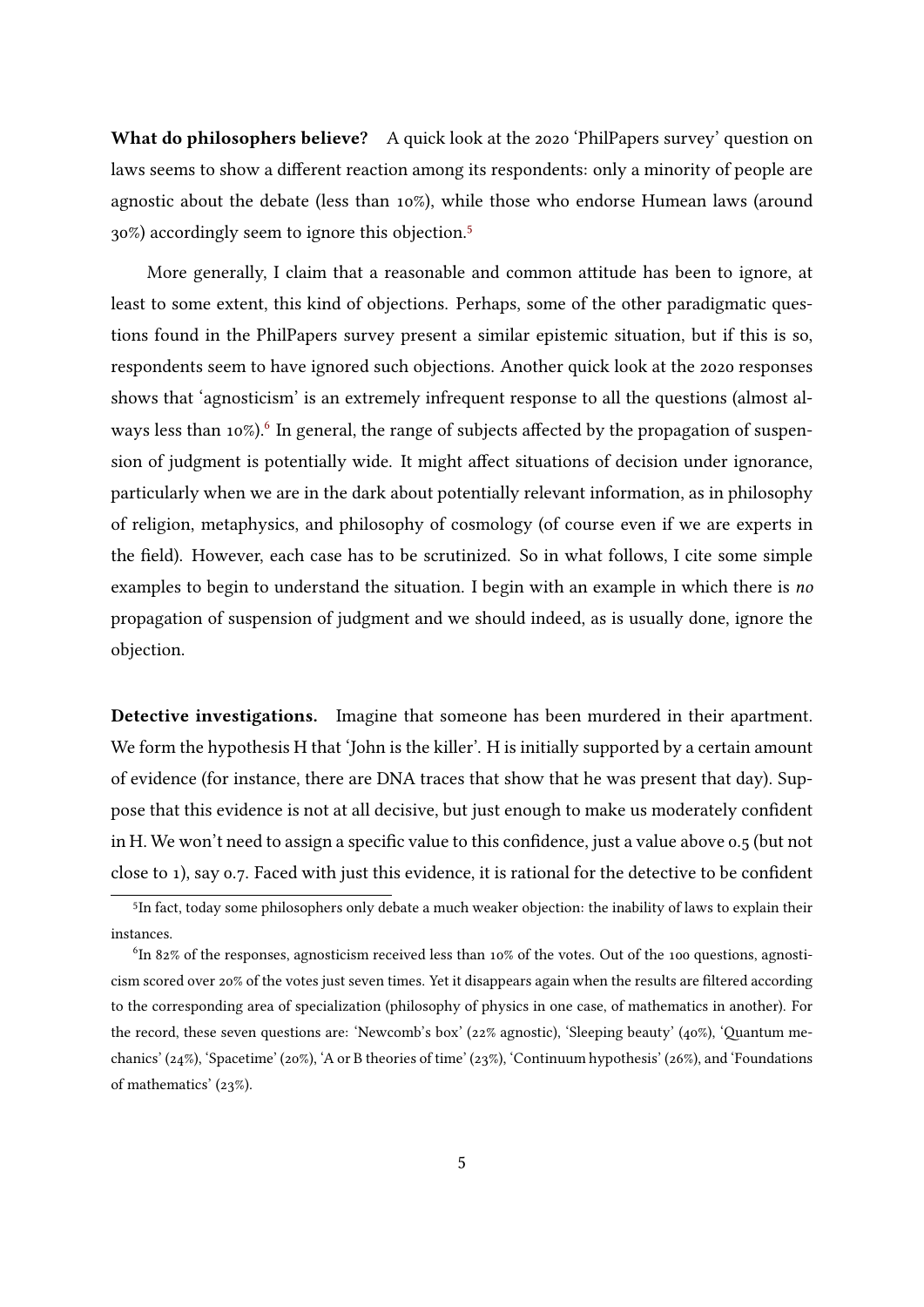to a certain degree that John is the killer.

As usual, let us make a clarification regarding suspension of judgment: as will be seen throughout the paper, suspending judgment does not amount to a 0.5 confidence in each option—a situation which represents an equal amount of evidence—but rather refraining from having any degree of confidence whatsoever. In the usual metaphor of weighing the arguments on a pair of scales (Fig. [1](#page-9-0) p. [11\)](#page-9-0), it represents not using any such scales (it means, we could say, eschewing this metaphor entirely).[7](#page-5-0)

Let us also clarify that in this paper we are not focusing on *degrees* of confirmation or disconfirmation of hypotheses, but rather on cases of the refutation of hypotheses. Accordingly, in this simple scenario we can add the type of objection we shall be concerned with: a crucial objection O that would prove that H is false, i.e. that John is not the killer, but we are ignorant as to the truth-value of O. Two candidates could be:

 $O_1$ : The killer's DNA has been found on the victim and on the crime weapon. This, then, is crucial evidence that would tell us who the killer is. If true, this new evidence might confirm or refute H. But, unfortunately, the DNA-test has given no result, because the DNA samples have been lost or corrupted.

Alternatively, consider another potential crucial objection:

 $O_2$ : The victim saw who killed him, but, well, he's dead. His testimony would suffice to confirm or refute H

Obviously, the detective has to ignore both  $O_1$  and  $O_2$ . The detective should not update her beliefs as to who is the killer; she rather should keep her confidence in John being the killer. We can conceive of a lot of analogous objections, which we should also ignore.

Now, instead, consider another crucial objection in this scenario:

 $O_3$ : His lawyer puts forward a line of reasoning that would definitely absolve him—it represents an objection to Hypothesis H, as it is an argument clearly in-

<span id="page-5-0"></span><sup>7</sup>Unlike the case of equal amounts of evidence, suspension of judgment is usually associated with the lack of any evidence, but that's not the only situation in which this doxastic state should be endorsed.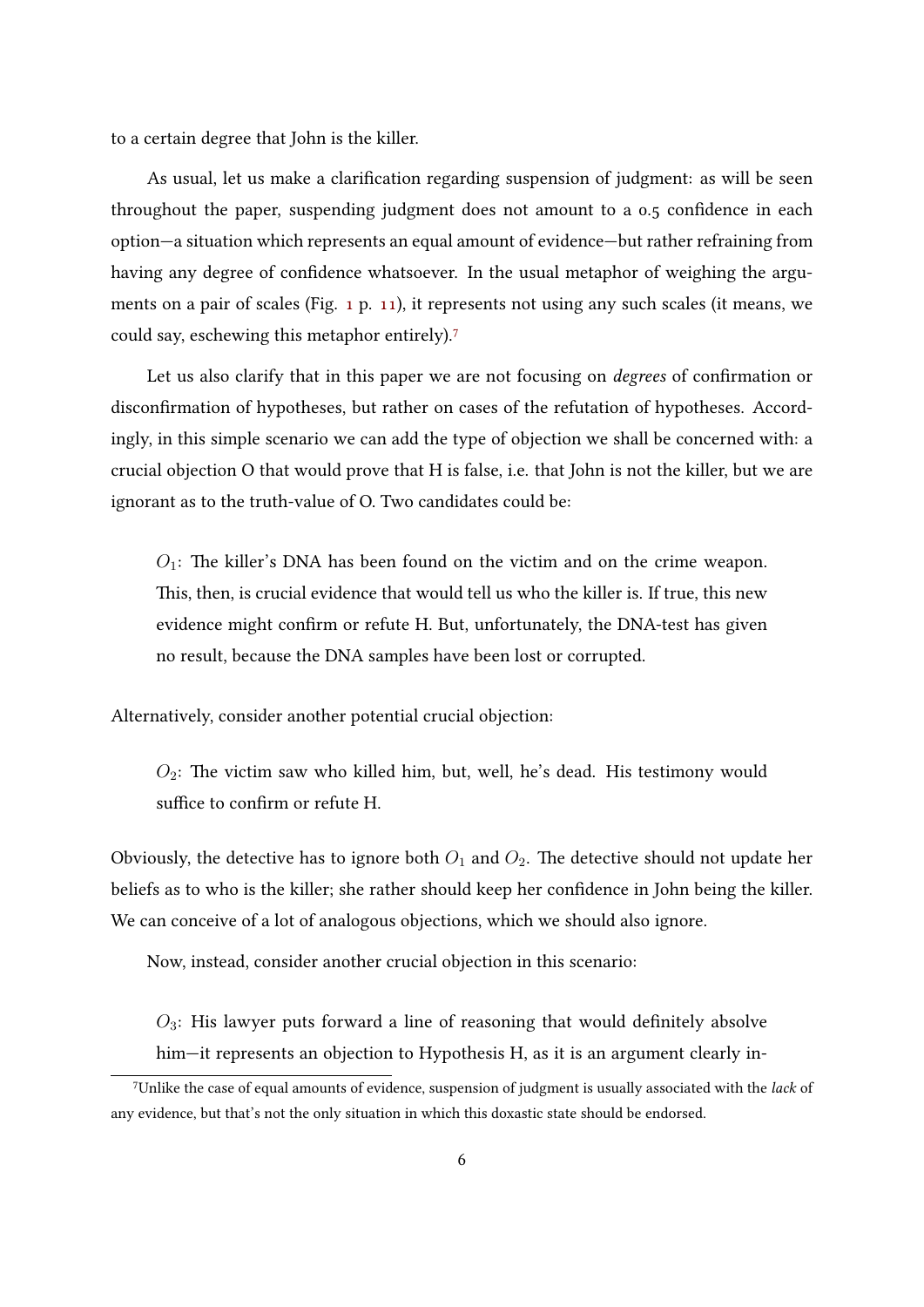criminating someone else. However, unfortunately, this argument relies on some-thing that we cannot ascertain.<sup>[8](#page-6-0)</sup>

This means that now we have an actual crucial objection whose truth-value we ignore that if true, would refute H. In this situation, the doubts about its unreliability might tempt some to just ignore such a line of reasoning: to not take it into consideration and keep one's previous confidence in H. Others could think that this objection, of a peculiar epistemic status, does bear some influence on the overall assessment of H. Here, an incorrect subcase would be to accept the objection and exculpate John: in the balance of arguments for and against, we put the objection into the balance as if it were a solid argument (it might be solid, but we don't know). As I show in this paper, neither of these two options is correct. Rather, the epistemically rational doxastic attitude is now to suspend judgment, not only about the objection but also about the hypothesis that John is the killer. That is, the detective ought to update from her previous state of confidence in H and suspend judgment about H.

Consistency with Bayesianism. Another initial observation about epistemological assumptions is now prompted by our example: our recommendation might seem, *prima facie*, to be at odds with a basic tenet of the Bayesian representation of doxastic states in terms of degrees of belief. For it is as though we are arguing that this is a case in which one has insufficient evidence to endorse an epistemic credence, even a slight degree of belief in proportion to the correspondingly slight evidence. The approach of objective Bayesian epistemology counsels that one should just keep one's confidence and wait for further information before updating it.

We won't dispute the basic principle of believing in proportion to the evidence. True, we are arguing that the agent should *not* be slightly confident, but instead refrain from having any degree of belief whatsoever. Yet, the reason for this is that we shall consider new information to

<span id="page-6-0"></span><sup>8</sup>Which could be these doubts about the argument's solidity? It could be, for instance, that the lawyer's argument relies on the diagnosis carried out by a psychiatric expert witness, about whom it is later found to be perhaps biased (due to family ties, economic reasons, or something similar). Or, it could be that the lawyer's argument relies on a scientific thesis in experimental psychology that (after the replication crisis) turns out to be more controversial than initially expected; thus, we are unable to ascertain whether it truly is the case—we cannot discard it, nor accept it.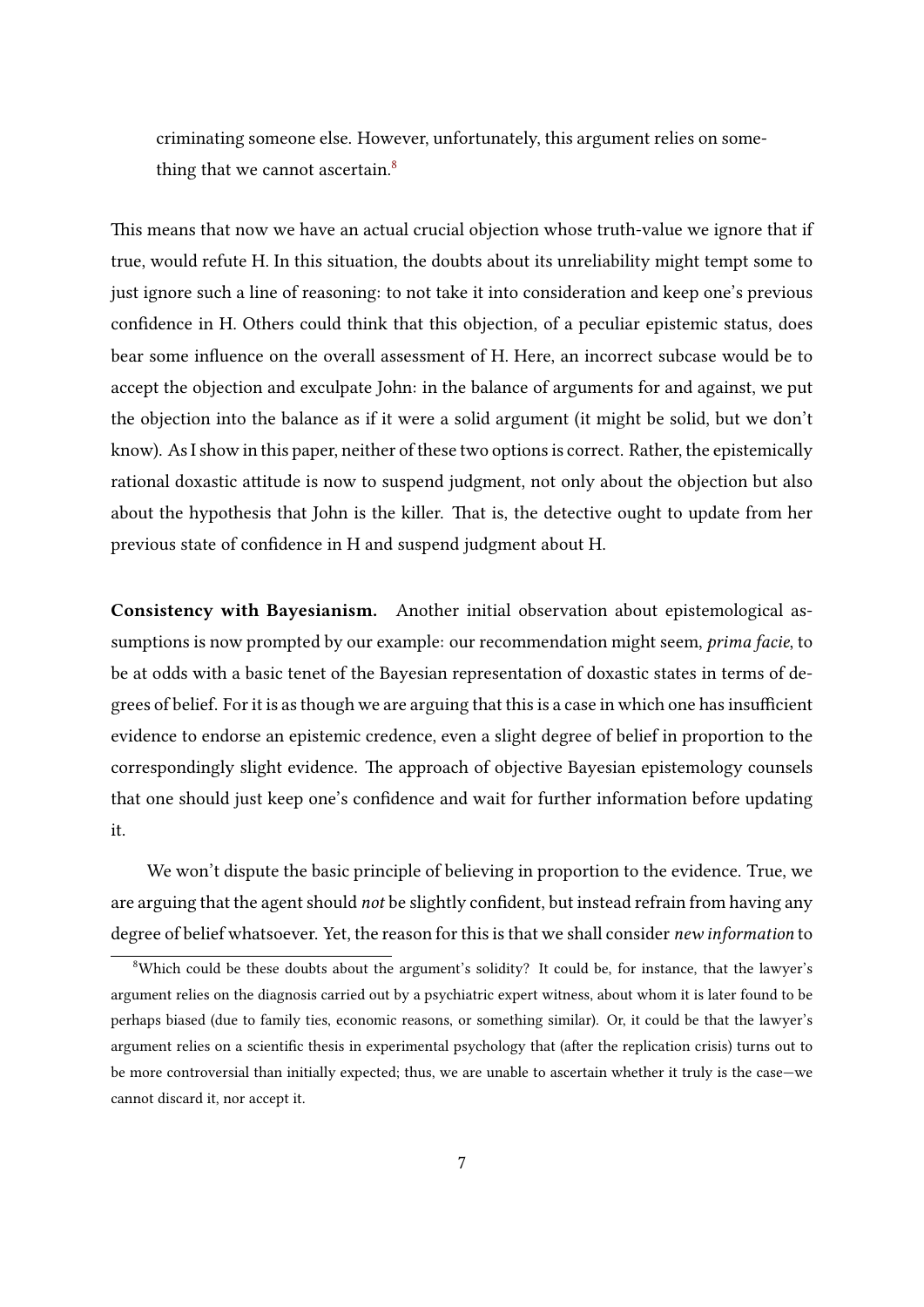have arrived, which justifies the update in the agent's belief. That is, the information provided about the mere existence of a future potential crucial objection, the truth-value of which we are ignorant about, is actual information. Such information is about the arrival of future decisive evidence, and as such it can be considered a sort of actual second-order evidence. I will show that this suffices to update our beliefs. Another way of putting it is that some unknown unknowns have been updated so as to become known unknowns.<sup>[9](#page-7-0)</sup>

We can conceive of other objections analogous to  $O_3$ , which we should not ignore either. Informally, any objection  $O_x$  that is analogous to  $O_3$  seems to amount to new information that would lead the detective to think something like: "So far I have been believing that John is the killer (H), but if this new information  $(O_x)$  that I have received is true, then John would not be the killer.[10](#page-7-1) Unfortunately I am ignorant as to whether this new information is true; in other words, I suspend judgment about this new information  $(O_x)$ . So what do I believe now about John being the killer (H)? Now I do not know either, for the veracity of it (H) is dependent on the veracity of this information  $(O)$ . Therefore, as I am suspending judgment about  $O$ , I must also suspend judgment about H."

<span id="page-7-2"></span>The unobservable universe. In many examples, *prima facie* it is not obvious what to believe, i.e. whether to ignore the objection or not, i.e. whether to keep our current degree of confidence or suspend judgment. Let us end our overview of the epistemic situation under discussion through another example in which it is unclear whether our type of objection

<span id="page-7-0"></span><sup>9</sup> What the Bayesian is unable to do, however, is to represent suspension of judgment. For alternative for-mal models see footnote [1.](#page-2-0) There is a growing amount of literature in epistemology reflecting on this, to which I shall appeal later, but our approach comes from the philosophy of science literature. As [Norton](#page-28-8) [\(2007,](#page-28-8) [2008,](#page-28-13) [2010\)](#page-28-9) urges, rather than choosing *a priori* the best inductive logic to represent our beliefs, the empirical or 'material' conditions of the problem have to justify the appropriate inductive logic. Whilst a probabilistic framework—a precise numerical assignment of probability—is often justified, this is not always so, and using an incorrect inductive logic can lead us to make incorrect predictions. One case in which some contend a probabilistic framework is unjustified is that of so-called 'total ignorance'. In total ignorance, suspension of judgment is said to be the most appropriate doxastic state, yielding an inductive logic different from the usual probabilistic framework, the latter being unable to model suspension of judgment. (Further, assigning the same probability to each possibility is not the only disputable step, another being that of *adding up* the probabilities. Thus, the axiom of additivity is removed.)

<span id="page-7-1"></span><sup>&</sup>lt;sup>10</sup>We are assuming that the objection  $O_3$  to H being true means that the decisive evidence found refutes H.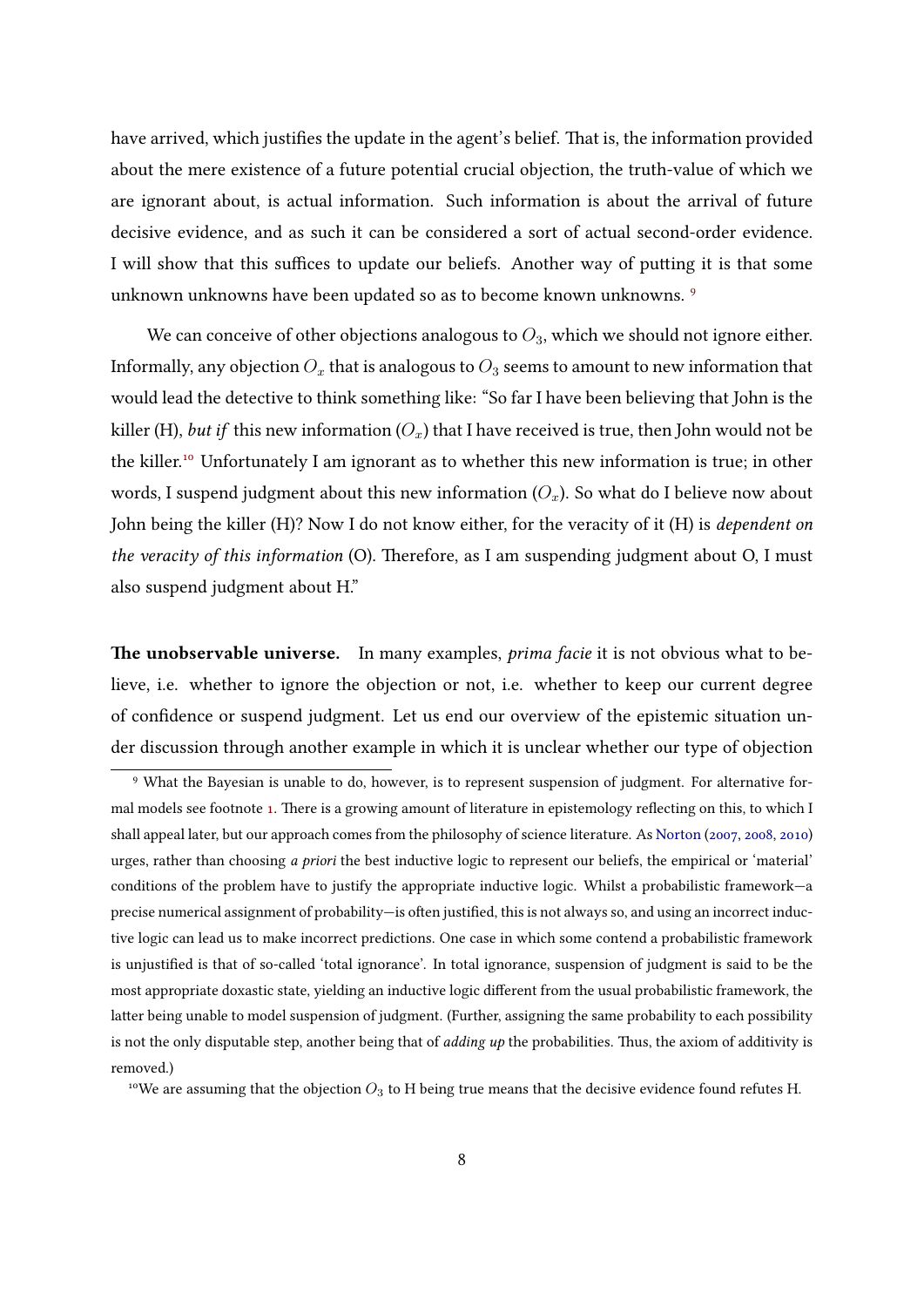should be ignored, which might remind the reader of some classic discussions in philosophy of science, as discussed in Section [4.](#page-13-0)

Consider a physicist in, say, the XIII century who knows everything known so far about physics. Her best guess as to how the world is is then given by this physical theory (assuming the naturalistic stance). Her corresponding scientific image of the universe is the hypothesis H. Then she later discovers that the observable universe is only an insignificantly small region of the universe: she comes to know that there is a vast unobservable region of the universe, which might contain crucial evidence about how the world is. (To give a size estimated in some current cosmological models, suppose that the ratio between the radii of the observable and the unobservable universe is  $3 \cdot 10^{23}$ ; note that this number is so high that is cognitively ungraspable.) We can then agree that the evidence available to this physicist is of much less weight than the vast amount of evidence that she lacks from the unobservable universe. Thus, let us assume that an induction from the observable to the unobservable is unjustified given the disparity between their sizes, which differ by many orders of magnitude. (In other words, this means that one cannot appeal to the uniformity of nature, as it cannot be inductively justified, given the disparity between the sizes of the sample and the total population.)

Thus, the scientist began with a certain degree of confidence in H. Then, the crucial objection  $O$  the truth-value of which we are ignorant consists in knowing of the existence of a newly discovered region of the universe, which due to its overwhelming size, might refute the scientific image the physicist has. Again, the question is: what should the physicist believe in light of coming to know of this new "evidence" O, which might represent a crucial objection to H?

I take it that this is not obvious. Historically, some physicists and philosophers have considered something similar to what I have outlined to support instrumentalism or scientific antirealism (e.g. [Van Fraassen](#page-28-14) [1980,](#page-28-14) [2002\)](#page-28-15). According to them, scientific theories are just useful tools with extremely successful predictions, but this does not imply that the world in fact resembles what these scientific theories say. Here our argument will support such an antirealist stance: unless some stronger conditions are present—that is, in light of only H and O, and with no more evidence—our initial confidence in H should now be updated to suspension of judgment about H. At the same time, one could invoke the reasons that I later provide in Section [4](#page-13-0) to resist this antirealist conclusion.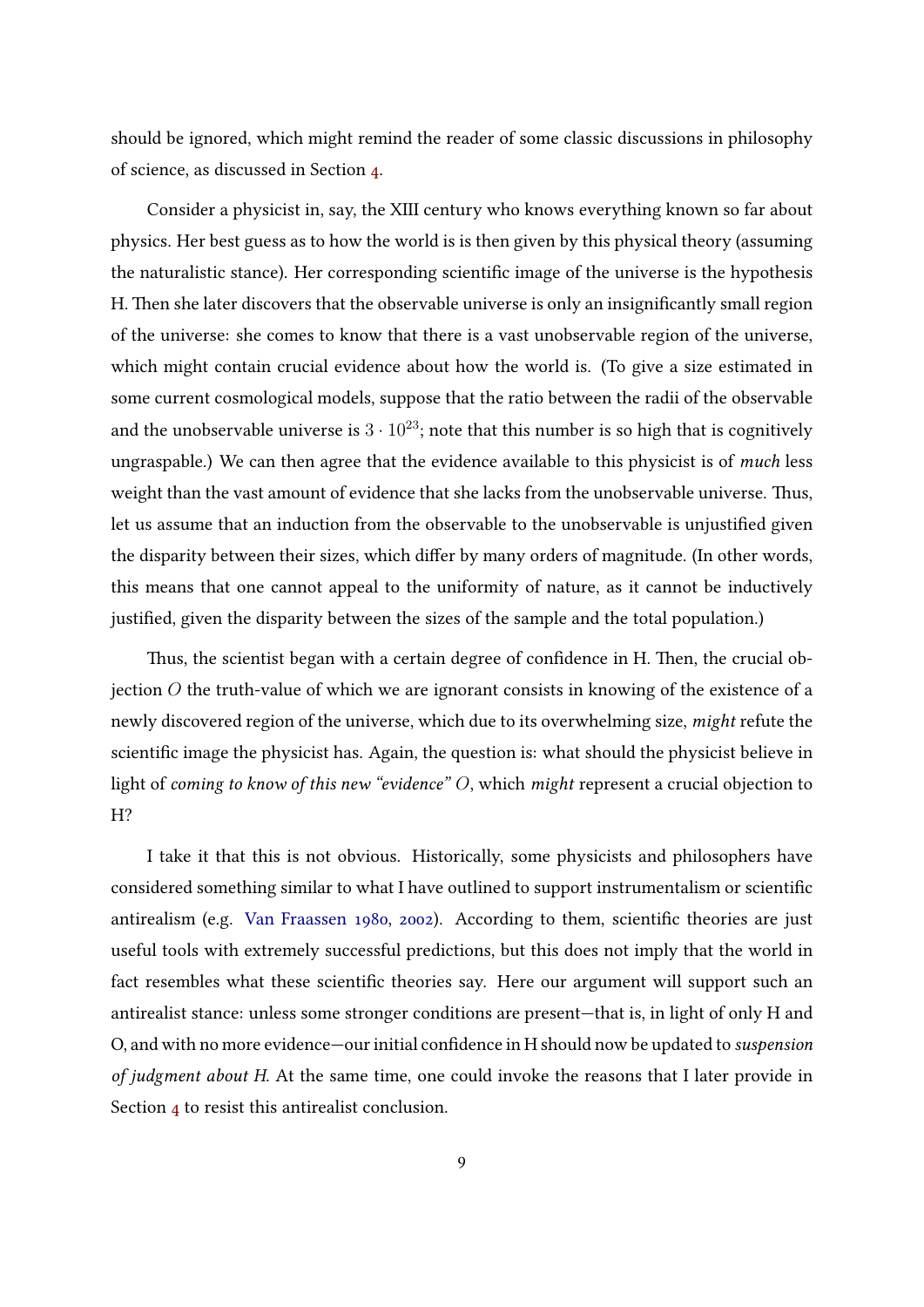<span id="page-9-0"></span>

<span id="page-9-1"></span>Figure 1: A typical assessment of arguments for and against a hypothesis H, some more weighty than others. Here the arguments on both sides are approximately of the same weight.



Figure 2: Sometimes one objection is crucial, so it renders irrelevant the rest of the arguments for and against H, and makes  $\rightarrow$  H' win.

We are now in a position to begin to delineate the situation at stake: see Figures [1](#page-9-0) and [2](#page-9-1) for a standard toy-representation of the epistemic situation. We have a number of arguments for and against H. All have a certain weight (depending on how good these arguments are, which depends on a variety of reasons) that tips the scales for or against H. When an objection is deemed 'crucial', this means that it is an especially weighty argument against H: if it were put on the scales, i.e. if it were true, then it would *definitely* tip the scales against H (i.e. towards full disbelief in H), as in Figure [2.](#page-9-1)

Assuming the objection to be crucial. We must assume that the objection is crucial. We can also say that by this we mean that if we were certain of the objection's soundness, it would be rational to uniquely disbelieve the hypothesis H. This condition is necessary for the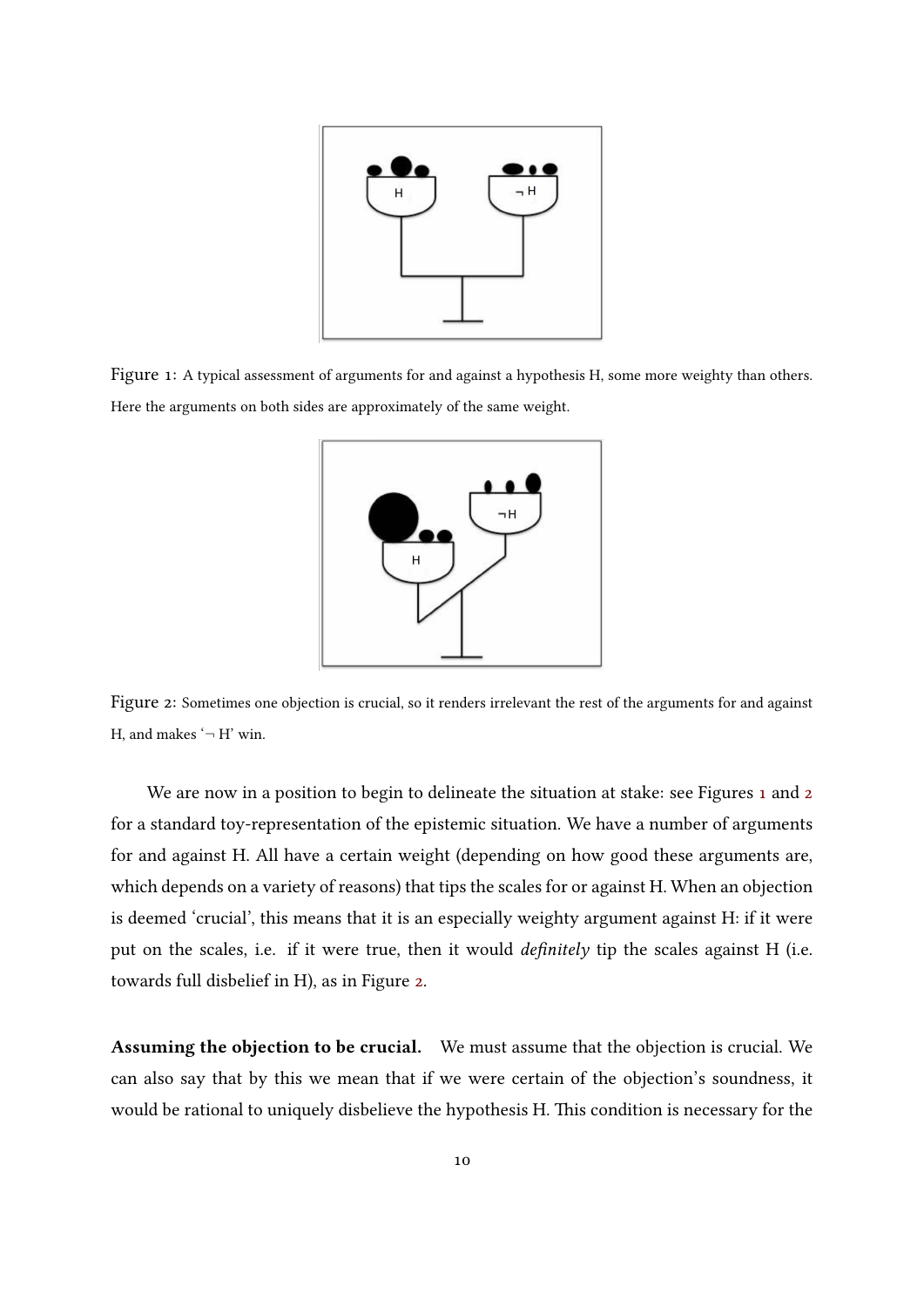<span id="page-10-0"></span>

Figure 3: Our scenario of interest is one in which we know that there is a crucial objection but we are ignorant as to whether it is true, so we are ignorant as to whether we should take it into account.

propagation of suspension of judgment to occur from the conclusion to the hypothesis. More exactly, something weaker is necessary, namely that the objection's strength outweighs any other sum of arguments in support of the account (so that the scales would end up tipped against H).

If we believe O is false, we remain confident in  $H$  (the other reasons for or against  $H$  become relevant); if we believe O is true (the other reasons are irrelevant) we disbelieve H. Thus, concerning the physicist of the thirteenth century, ignorant as to whether the crucial objection O is true, I shall argue that she should suspend judgment about the target hypothesis H, i.e. the hypothesis that her current scientific image of the universe is an approximately faithful description of the whole universe. In other words, in this scenario the new second order information leads the astronomer to substantially reduce her confidence (which was previously high, because of her realist attitude) in her image of the unobservable region, and the propagation of suspension of judgment ends up supporting agnosticism about the scientific image of the universe, such as that advocated by constructive empiricism.

Then, of course, someone wishing to preserve her confidence in H could seek to refute the suggestion that the situation depicted resembles the actual balance of arguments for and against H. This, of course, does not mean that the phenomenon of the propagation of suspension of judgment is wrong. For instance, in this specific example, one could reply to our assumption that an extrapolation from the observable to the unobservable is unjustified, given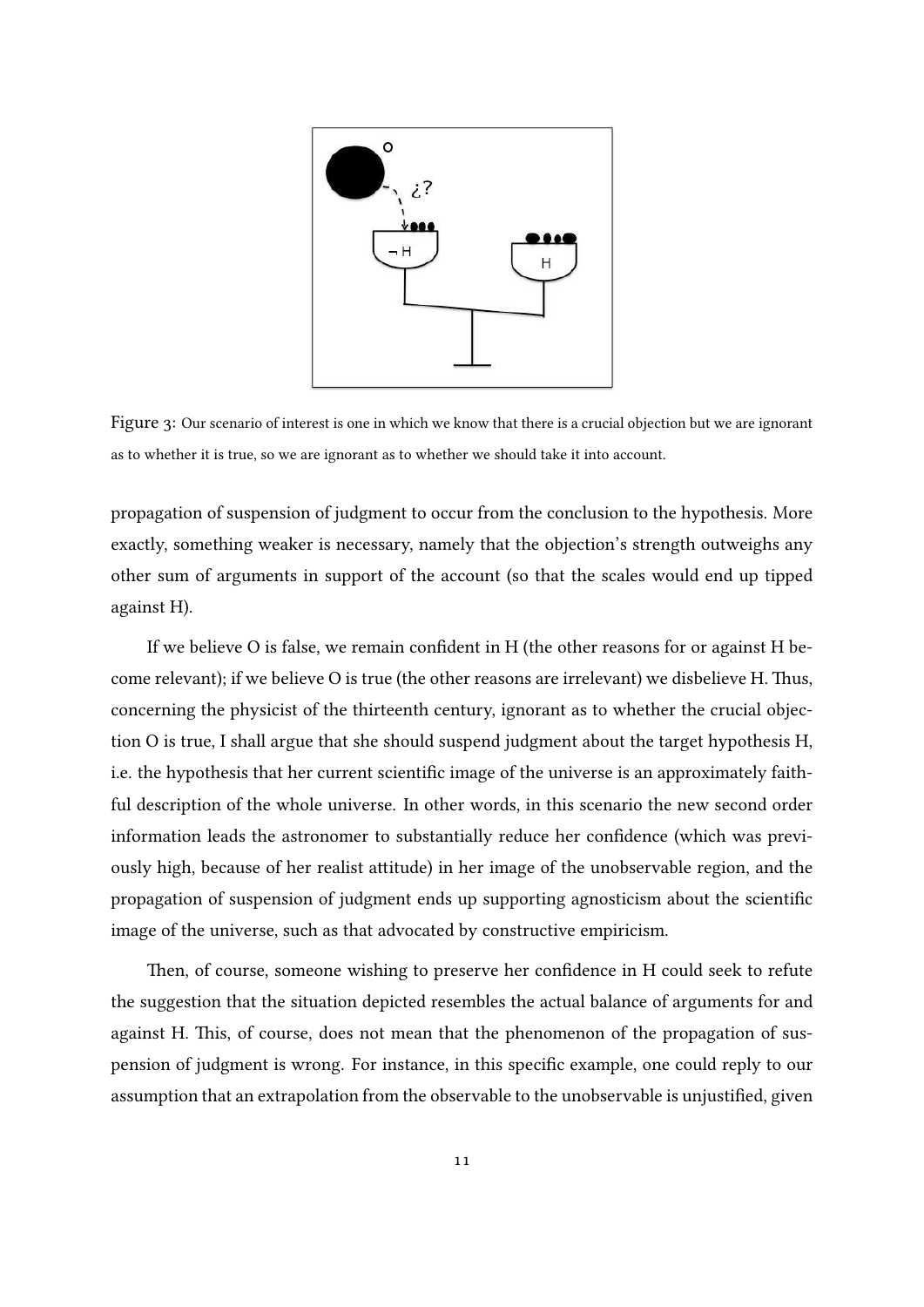the disparity in sizes.<sup>[11](#page-11-1)</sup> Anyway, what would something like this reply amount to in Figure  $3$ ? It would amount to removing the objection  $O$  as a solid argument to be put on the scales.

Likewise, our assessment of the arguments for and against H could, of course, be complemented by further arguments on either side—in ways that would render irrelevant the propagation of suspension of judgment. Suppose that we had another very strong reason to believe (or disbelieve) H. Then, the objection would no longer influence our confidence in  $H$ we would not have a situation such as the one schematized in Figure [3.](#page-10-0) We would instead have another weighty ball which, as it would have a definite truth-value, would be placed on the scales, thus definitely tipping the scales for (or against) H. Our suspension of judgment regarding the objection would then be irrelevant.

### <span id="page-11-0"></span>3 The propagation of suspension of judgment

Let us recapitulate the general epistemic situation we have identified so far: we begin by believing in a theory H, being more or less confident in H. We then come to know that there is an actual crucial objection O against H, that is, an objection that would refute H (that would make us disbelieve in H), but we are ignorant as to whether it is a solid argument. What should be our doxastic attitude towards the hypothesis H? Should we suspend judgment about H?

Although comprehensible and intuitive, because this is what should be done in many cases (i.e., when it is unsound due to a false premise), it is wrong to always neglect such an objection: I argue that crucial objections the truth-value of which we are ignorant should not always be neglected. For, under certain conditions, not knowing the truth-value of the crucial objection implies, since it is crucial, that the truth-value of the thesis the objection attacks is also something about which we must remain agnostic. In other words, under certain conditions, suspension of judgment about a crucial objection "propagates" to the thesis that the objection targets.

Clearly it is correct to neglect unsound arguments which are unsound owing to a premise being false; and, less obviously, also to neglect some unsound arguments that are unsound

<span id="page-11-1"></span><sup>&</sup>lt;sup>11</sup>A (rough) way to reply to this assumption might be to claim that the disparity in sizes is not so large, or that, for some reason, a small random sample suffices to give a reliable estimate, or something like that.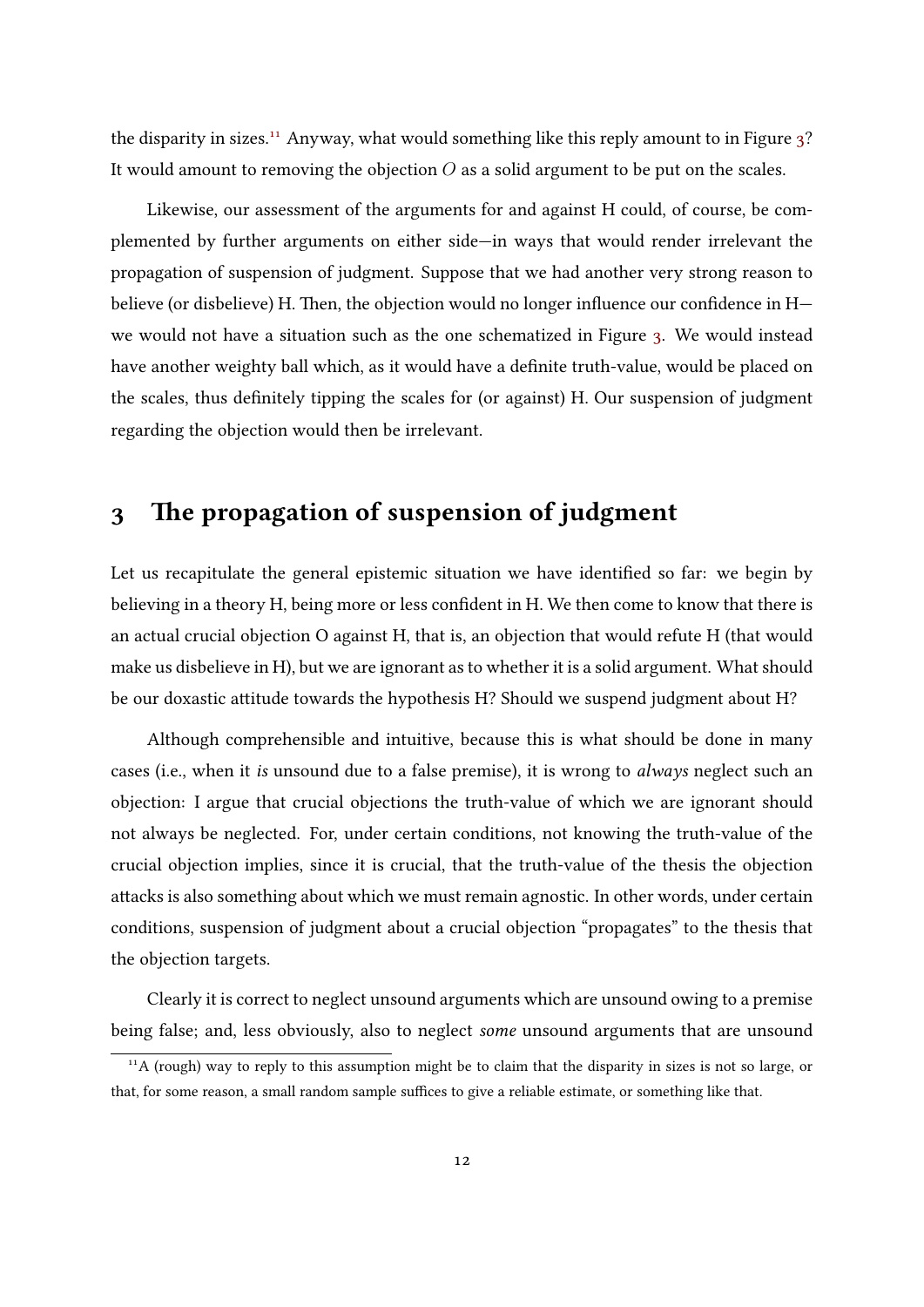because one premise's truth-value is neither true nor false. However, some of the latter kind of unsound arguments should not be neglected.

In the epistemic situation described, our credence in H crucially depends on our credence in O. Believing the truth of O would lead us to disbelieve H (it would tip the scales against H in Figure [3\)](#page-10-0); believing the falsity of O would preserve the initial positive confidence that we have granted (the scales in Figure [3](#page-10-0) remaining unchanged). So the question is: once we are ignorant of the truth-value of O, what should we believe about H?

Suspending judgment about O means that the hypothesis H might or might not face a crucial threat. We do not know. Hence, the doxastic state that we are warranted to maintain is, at most, that we are ignorant of whether we should disbelieve or keep our (positive by assumption) belief in the hypothesis H. As previously outlined (esp. fn  $1$  and  $9$ ), suspension of judgment is defined as the doxastic state that amounts to being ignorant as to whether  $p$ . Thus, in this situation, the epistemically rational doxastic state that one should endorse is to suspend judgment about H. In general, one should update one's own beliefs by also suspending judgment about the hypotheses that depend on the truth-value of the objection's conclusion.

Let us look at this in more detail. Since we are not focusing on *degrees* of confirmation or disconfirmation of hypotheses, but rather on cases of the refutation of hypotheses, this allows us to model the situation in terms of epistemic logic instead of resorting to probability theory (which is able to express degrees of confirmation). Also, we would have had problems in employing probability theory, given that it is unable to represent suspension of judgment. Our argument can be formalized in epistemic logic into 3 premises and a conclusion, where  $q$ is the hypothesis H and  $p$  is the crucial objection O:

$$
K(p \to \neg q)
$$
  
Ip  

$$
K(\neg p \to q)
$$
  
Iq

The formula Ip means that we are ignorant as to whether p is the case, which is equivalent to saying that we don't know that p and we don't know that  $\neg p$  [\(van der Hoek and Lomuscio,](#page-27-8)  $2004$ ; [Fine,](#page-27-9)  $2017$ ). That is,

$$
I p \equiv \neg K p \land \neg K \neg p.
$$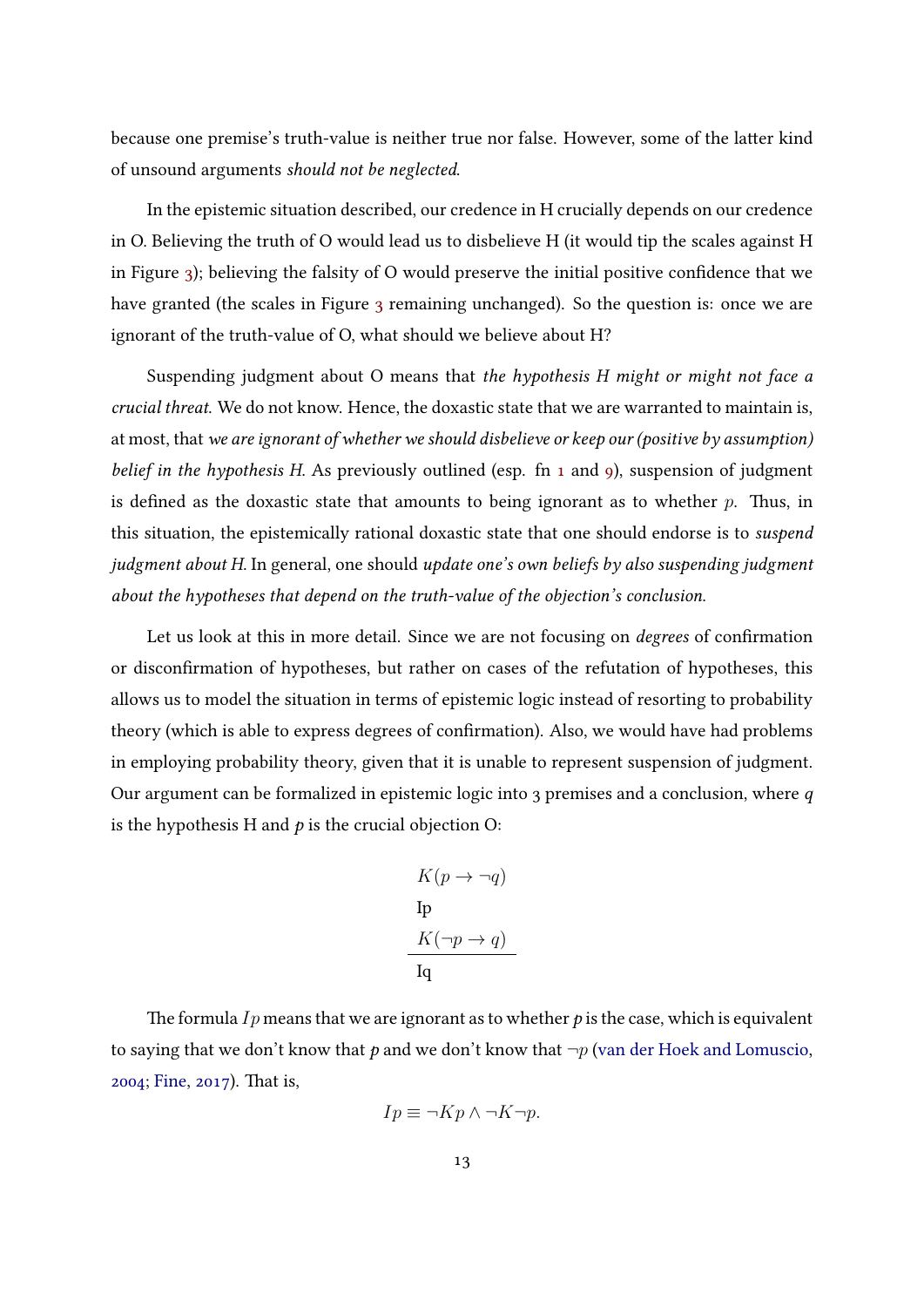See the proof in appendix [A.](#page-21-0)

The third premise is stronger than is strictly necessary. Rather than merely stating that we are confident in the hypothesis  $q$ , it grants that we know that if the crucial objection  $p$  is false, then  $q$  is the correct theory. To prove our conclusion we could have relaxed this premise, but it is not necessary to do so, as I will show that the argument is valid too, and for the sake of simplicity we leave this stronger version (the proof is shorter). I dispense with this optional premise in the proof of appendix [B.](#page-22-0)

#### <span id="page-13-0"></span>4 Discussion

Now we can discuss some consequences of and connections to this phenomenon, which in turn will serve to better understand its significance. First, we shall now inquire into an undesirable radical consequence: an apparent "over-propagation" of suspension of judgment to too many hypotheses. Then, having restricted the scope of the phenomenon, we shall inquire into its connections with other philosophical debates.

Radical skepticism? The phenomenon I have shown in the previous section (and in appendix [B](#page-22-0) and in appendix [C](#page-25-0) following [Rosa](#page-28-6) [2019,](#page-28-6) [2020\)](#page-28-7) seems to yield a radical, undesirable consequence: much like traditional skepticism about the external world and about every empirical proposition, it seems that suspension of judgment propagates to  $any$  hypothesis. The alleged rationale behind this "over-propagation" is that it does not seem unreasonable to think that there will always be a potential crucial objection, the truth-value of which we are ignorant, to *any* hypothesis (or at least almost any hypothesis); hence, we should end up suspending judgment about almost everything; much like the age-old skeptical conclusion that we don't have justified true belief in any empirical proposition.<sup>[12](#page-13-1)</sup>

<span id="page-13-1"></span> $12$ Let us first note that a common dialectics in contemporary analytic philosophy is to take an undesirable consequence as an objection to the thesis put forward. Yet we must be careful. Although we are going to investigate replies to the over-propagation of this phenomenon, such undesirable consequence might still remain undefeated, and we might be led to accept it. This is familiar in the history of philosophy, where many arguments with puzzling conclusions have remained undefeated for centuries (arguably, Zeno's paradoxes, the liar paradox, or diverse skeptical arguments, to name a few). In any case, it is beyond the scope of this paper to settle the debate; I just put it forward.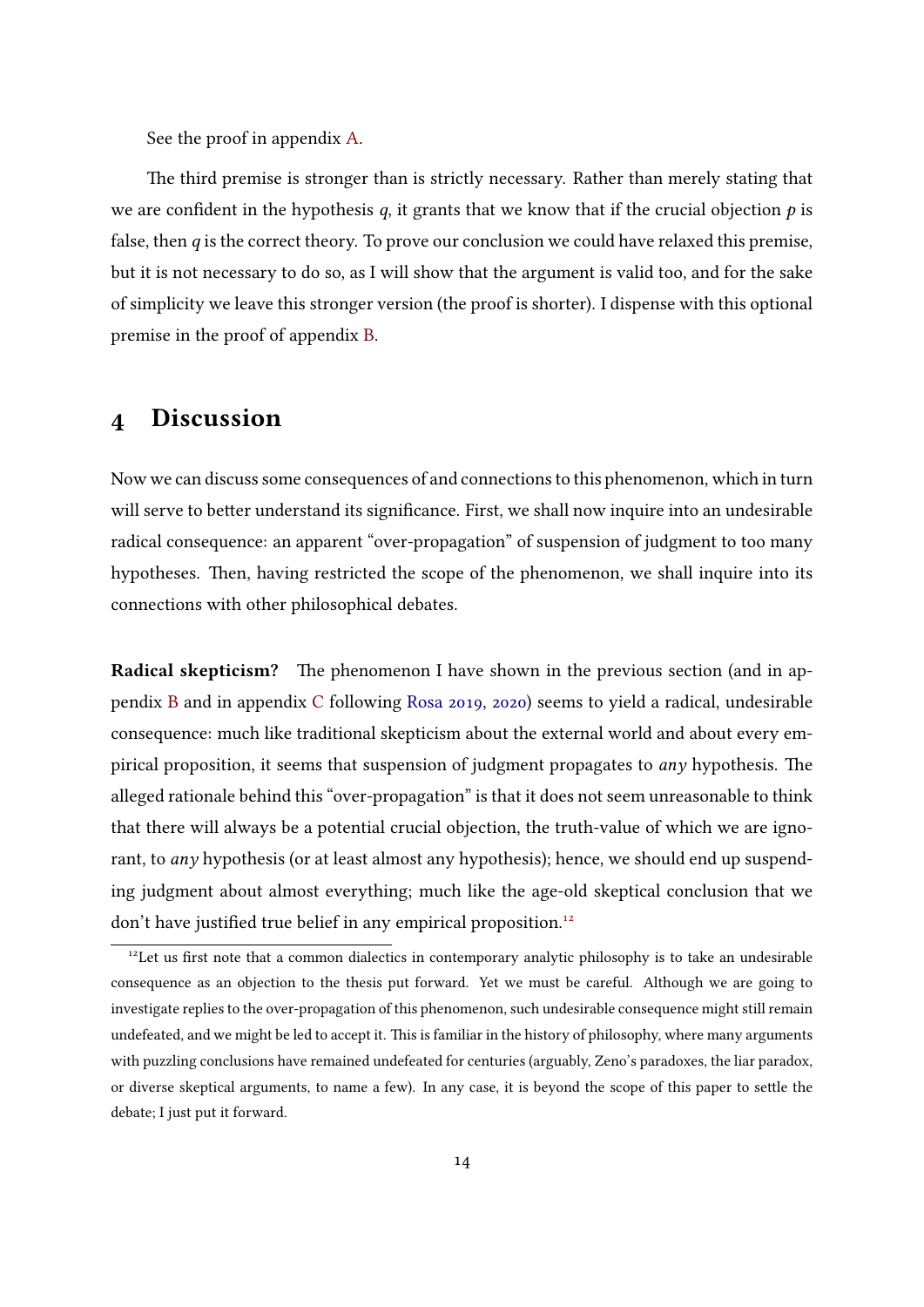Whereas it is disputed whether, after millenia, ancient skepticism has been fully answered, here I point out some reasons why this radical over-propagation of suspension of judgment does not occur in most of our theories and our beliefs. The analogy with skepticism helps us to show why. The radical skeptical conclusion is that we lack not only certainty, but also justified true belief in any empirical proposition. Hence the recommendation to suspend judgment about everything. In this line of thought we can fit our peculiar objection O (recall Figure  $3$  p. [12\)](#page-10-0). O only makes matters worse, bolstering the case for suspending judgment. Yet, in relation to what we are concerned with, i.e. objections of the sort O, we can resolve the undesirable over-propagation of suspension of judgment by ruling out most of the cases. There are several independent reasons to think that our phenomenon does not occur too often:

- 1. To begin with, the objection must satisfy the special condition of being crucial, so not any objection can do the job.
- 2. Even when restricted to crucial objections, the frequently applied Duhem-Quine thesis is ready to jump in. That is, a real epistemic assessment is not as simple as a logical refutation; the door is always open to dispute some implicit assumption involved in the alleged crucial objection, or in some auxiliary hypothesis.
- 3. As we have noted, the balance of actual arguments for and against H has to be within a certain range: there must be no other strong argument on either side of the scales. This thus excludes a large body of theories about which one is extremely confident or unconfident. To give an uncontroversial example (which would be shared by those more and less sympathetic to scientific realism), think of an established theory, like the most basic tenets of solar system astronomy (that there is a system composed of a star, the Sun, with some planets plus some other celestial objects orbiting around it). Faced with this and many other well-established theories and beliefs, only the radical skeptical scenario questioning all our evidence (brain-in-a-vat scenarios) would be able to push us towards suspending judgment. That is to say, for all the well-established theories and beliefs (i.e. with an initial extremely high degree of confidence in the theory), there will be no risk of suspending judgment due to any crucial objection (unless we take seriously the radical skeptical scenario). For more on this, see above p. [13](#page-10-0) and below p. [20](#page-18-0) in the paragraph about the analogies with anti-realism. See also [Ballantyne](#page-26-3) [\(2015\)](#page-26-3), which complements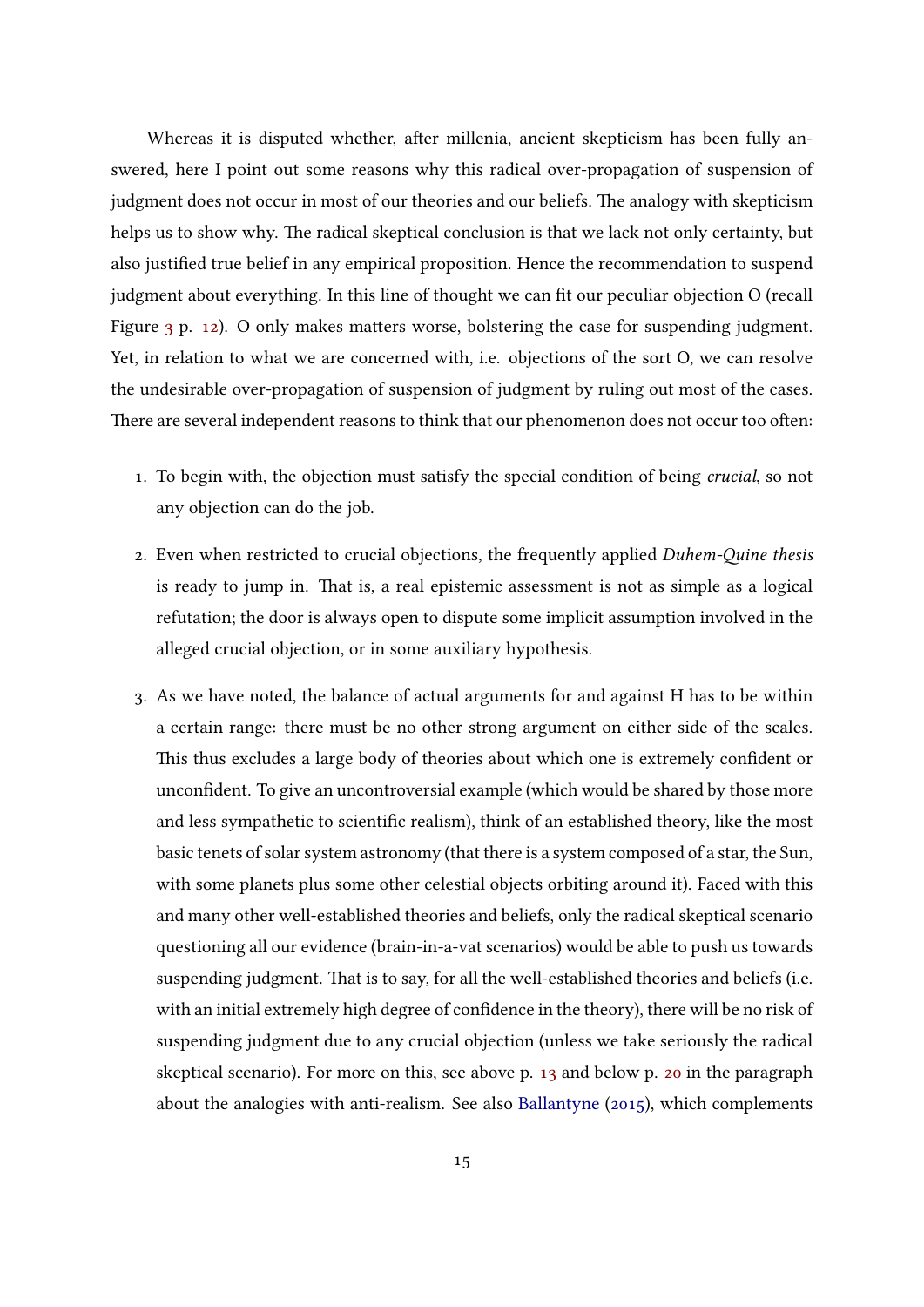our points with several examples and distinctions.

4. We have always supposed that the objection is not unconceived, but that it is instead an actual conceived objection. This, I have argued, can be interpreted as actual new information, albeit second-order information about evidence. We are not conjecturing that it might be plausible that, in the future, there will be an unconceived objection that refutes the current theory. Instead, we are restricting ourselves to the scenario in which, today, there is an actual objection the truth-value of which we are ignorant. This substantially limits the over-propagation, as it rules out conjecturing any unconceived hypothetical cases.

But is ruling out unconceived cases justified? Can unconceived cases, in general, be ignored? This of course is a complicated, independent, debate by itself, which I don't intend to solve. But we can say something to frame it in the context of our thesis and describe it in our terms. The idea is that an antirealist might well insist on the legitimacy of unconceived crucial objections—along the lines of [Stanford](#page-28-0) [\(2006\)](#page-28-0)—and argue that they must be included in the balance, as the objection  $O$  is in Figure 3. This would lead us to disbelieve the corresponding scientific theories. It has been argued that when one's confidence in the existence of an unconceived sound objection is high, then one's confidence in the falsity of H should be correspondingly high. Accordingly, the crucial task, complicated due to our ignorance, becomes properly justifying that the "probability" of an unconceived sound objection is high.

Now, it is beyond our purview to resolve this complex task; yet, we can now point out that if one does not know the probability of a future unconceived sound objection, then one's credence in H should be correspondingly undetermined. This is analogous to the scenario of Figure 3, and I have argued that there is propagation of suspension of judgment. Thus, one should suspend judgment on the current scientific theory H.

Of course, either of these two strong counterintuitive results (disbelieving or suspending judgment about any H that fits the schema) could be the case; they cannot be ruled out just because they are counterintuitive or too strong. Still, I believe them to be unrealistic. I believe this move is unwarranted for most scientific theories: for all those theories that are well established, appealing to an unconceived theory or, in our case, to an unconceived objection, is unwarranted. In other words, the probability (confidence)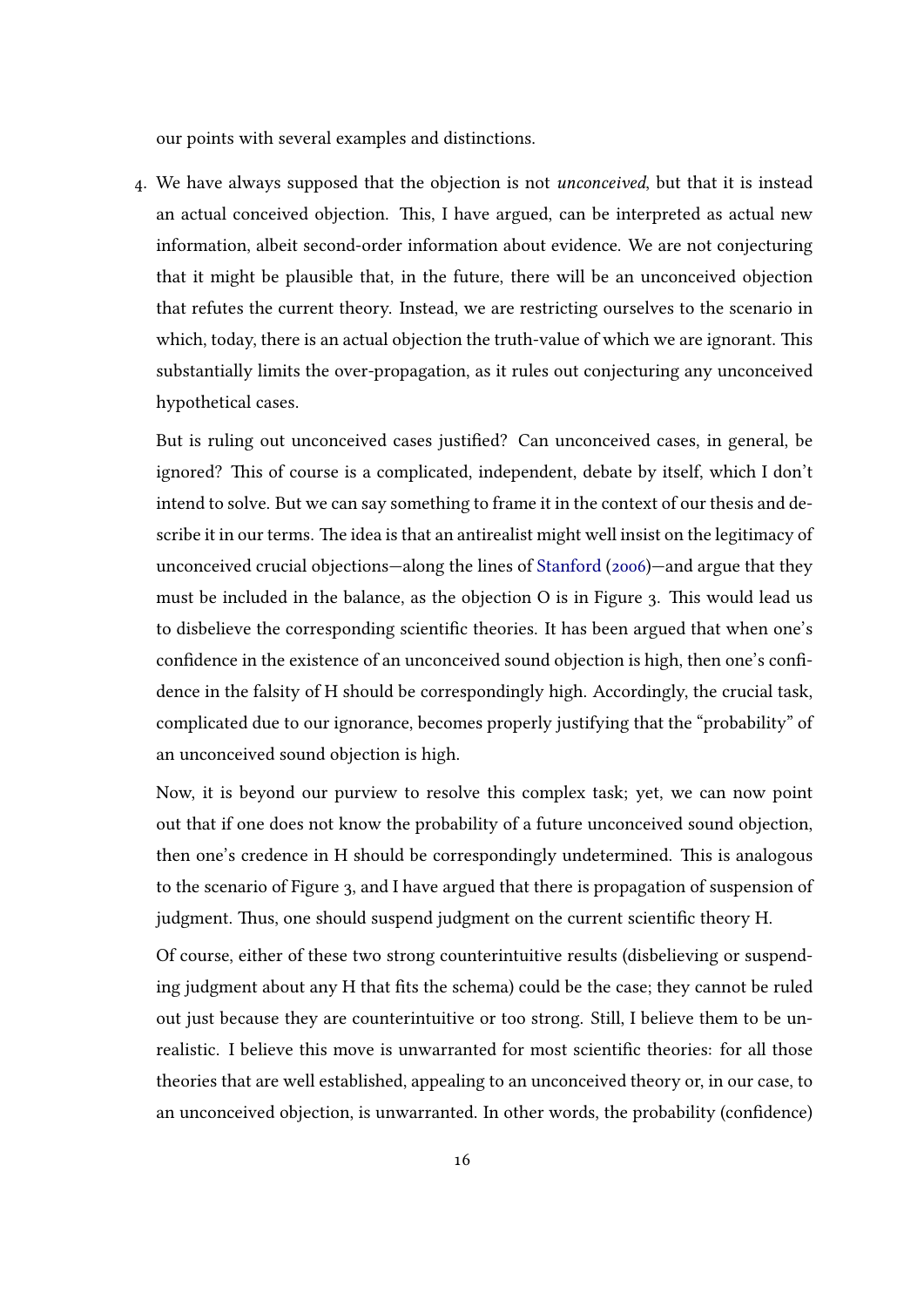we should assign to it is neither high nor undetermined; it should be low. As [Hoefer](#page-27-10)  $(2020)$  and Hoefer and Martí  $(2020)$  argue, the reason this move looks unwarranted is that the more the established theories have grown and received confirmation (as well as developing interdependence with other theories), the less plausible is the postulation of a logical possibility that would radically undermine these extremely well established theories (never before so well established in history).<sup>[13](#page-16-0)</sup> Analogously, appealing to an unconceived objection O<sup>∗</sup> seems equally unreasonable, for most well-established theories and beliefs.

At the same time, however, in the case of less established theories, like the most speculative theories of fundamental physics, appealing to an unconceived theory or, in our case, to an unconceived objection O<sup>∗</sup> , does not seem outlandish to us. I don't think that this is controversial: this possibility is in fact seen, implicitly or explicitly, as one of the reasons why some theoretical physicists are very cautious about the latest conjectures. As of today, two fairly well-known examples, about which some physicists are agnostic in spite of the indirect empirical support they receive, are: (i) the existence of dark matter (instead of modifying the theory of gravity), and (ii) the process of cosmic inflation in the early stages of the universe.

Moreover, there are ways of sustaining some kind of theory endorsement even when the propagation of suspension of judgment does happen:

5. This phenomenon is intended to apply only in contexts of epistemic rationality. And then, in cases where this phenomenon does apply, eschewing the different conditions laid out in the previous four points, we can still resort to the distinction that has been drawn in various ways in the literature: a distinction between a strict epistemic rationality in which the aim of not being wrong is prioritized, and another epistemic rationality in which the aim of belief is truth, even if this means adopting more risk—a well-known

<span id="page-16-0"></span><sup>&</sup>lt;sup>13</sup>More in detail, [Hoefer](#page-27-10) [\(2020,](#page-27-10) 6) argues that, with respect to the well-established parts of chemistry, "the incredible variety of experimental and observational evidence we have accumulated, which meshes together in complex ways, makes the existence of such an alt-chemistry quite inconceivable for us, and thus the burden of proof lies on the philosopher who wants us to take it as a live possibility: show us how things in chemistry could be radically different."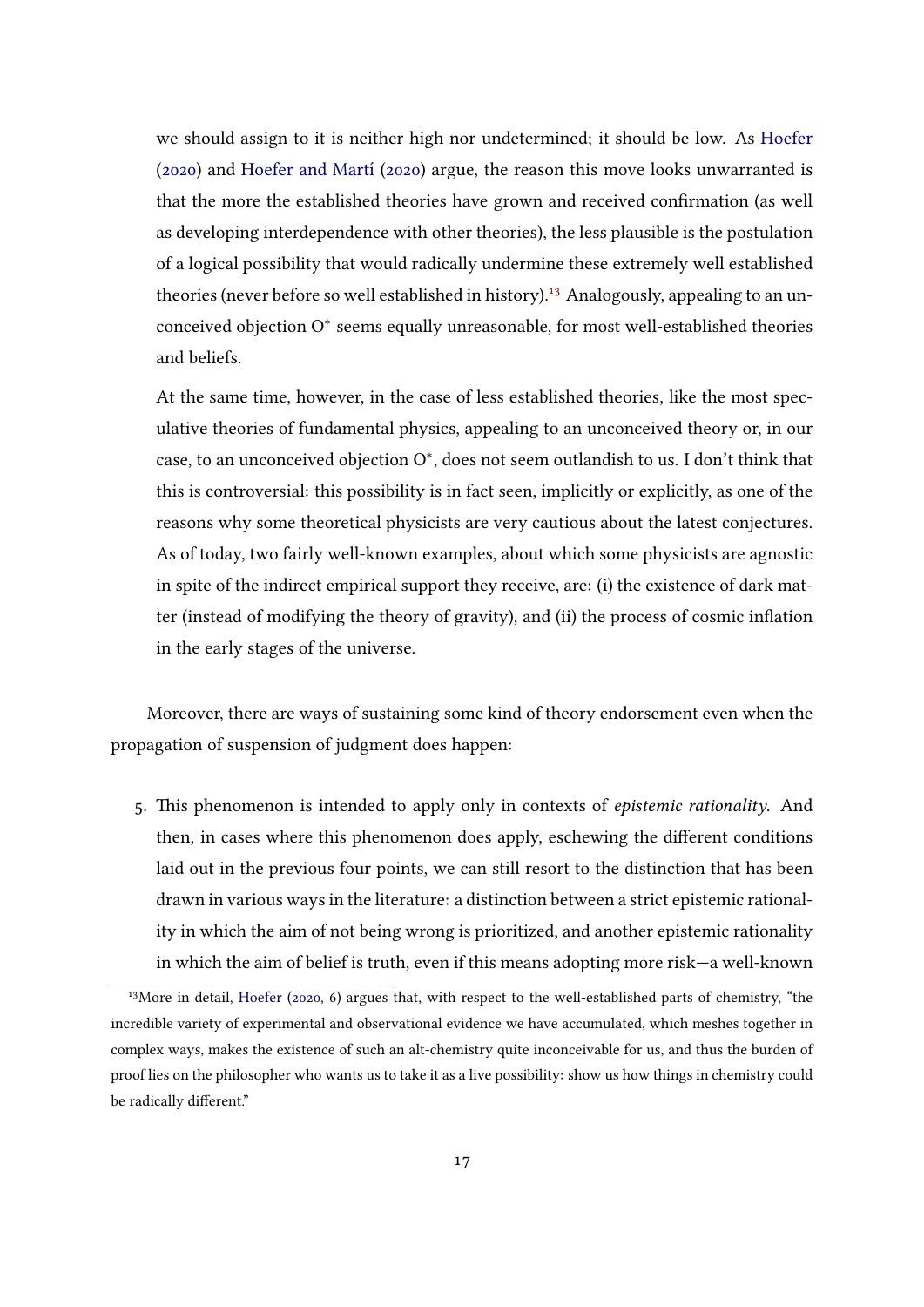distinction in the epistemology literature since the Clifford  $(1877)$  vs. [James](#page-27-11)  $(1896)$  debate. The phenomenon of propagation holds in strict contexts, that is, only when the former aim of belief is endorsed, such that the priority is not being wrong. Instead, when the latter aim of belief is endorsed, such that the priority is holding true beliefs, at the risk of being wrong, the recommendation of suspension of judgment can be dispensed with. It should be noted, however, that scientific (and philosophical) inquiry is paradigmatically framed as having the former aim of maximizing caution and avoiding falsehoods, so in this context this strategy wouldn't work.

6. But yet another strategy in the vicinity would: in contexts of scientific or philosophical inquiry, it seems reasonable to endorse what has been described in various ways in the literature, and has sometimes been called the 'acceptance' of a theory [\(Van Fraassen,](#page-28-14) [1980\)](#page-28-14). This means not literally believing in the truth of the theory, but rather acting as if it's true, in order to continue pursuing research (in the case of scientific inquiry), or to continue living according to some beliefs (in the case of "real life").<sup>[14](#page-17-0)</sup> Recently, several philosophers have defended doxastic attitudes similar to 'acceptance', in a way that, it seems to us, enhances the legitimacy of such a doxastic stance. Instead of talking of 'acceptance', [Goldberg](#page-27-12) [\(2013,](#page-27-12) Ch14) talks in terms of 'regarding-as-defensible' those propositions that one believes but which are subject to the skeptic's recommendation of withholding any such belief; [Friedman](#page-27-13) [\(2020,](#page-27-13) [forthcoming\)](#page-27-14) talks about 'the zetetic attitude'; [McGrath](#page-28-5) [\(2020\)](#page-28-5) talks in terms of an inquiry attitude (distinguished from other kinds of suspension of judgment); and still in the vicinity, Staffel [\(2019\)](#page-28-4) talks of 'transitional attitudes'. All of these provide a subtle investigation that could qualify and enrich our assessment. Furthermore, this tension can also be resolved by moving on from the idealized rational agent considered in the present normative study to a realistic system of human cognition, in which systems of belief are fragmented and divided into different compartments [\(Lewis,](#page-27-15) [1996;](#page-27-15) [Egan,](#page-27-16) [2008\)](#page-27-16).

<span id="page-17-0"></span><sup>&</sup>lt;sup>14</sup>The parallel with ancient skepticism is illustrative here: Pyrrho recommended suspension of judgment, and so, regarding pragmatic rationality, i.e. which beliefs to hold in order to act in real life, Pyrrho recommended to live just by following the habits with which you happen to be surrounded, for practical convenience.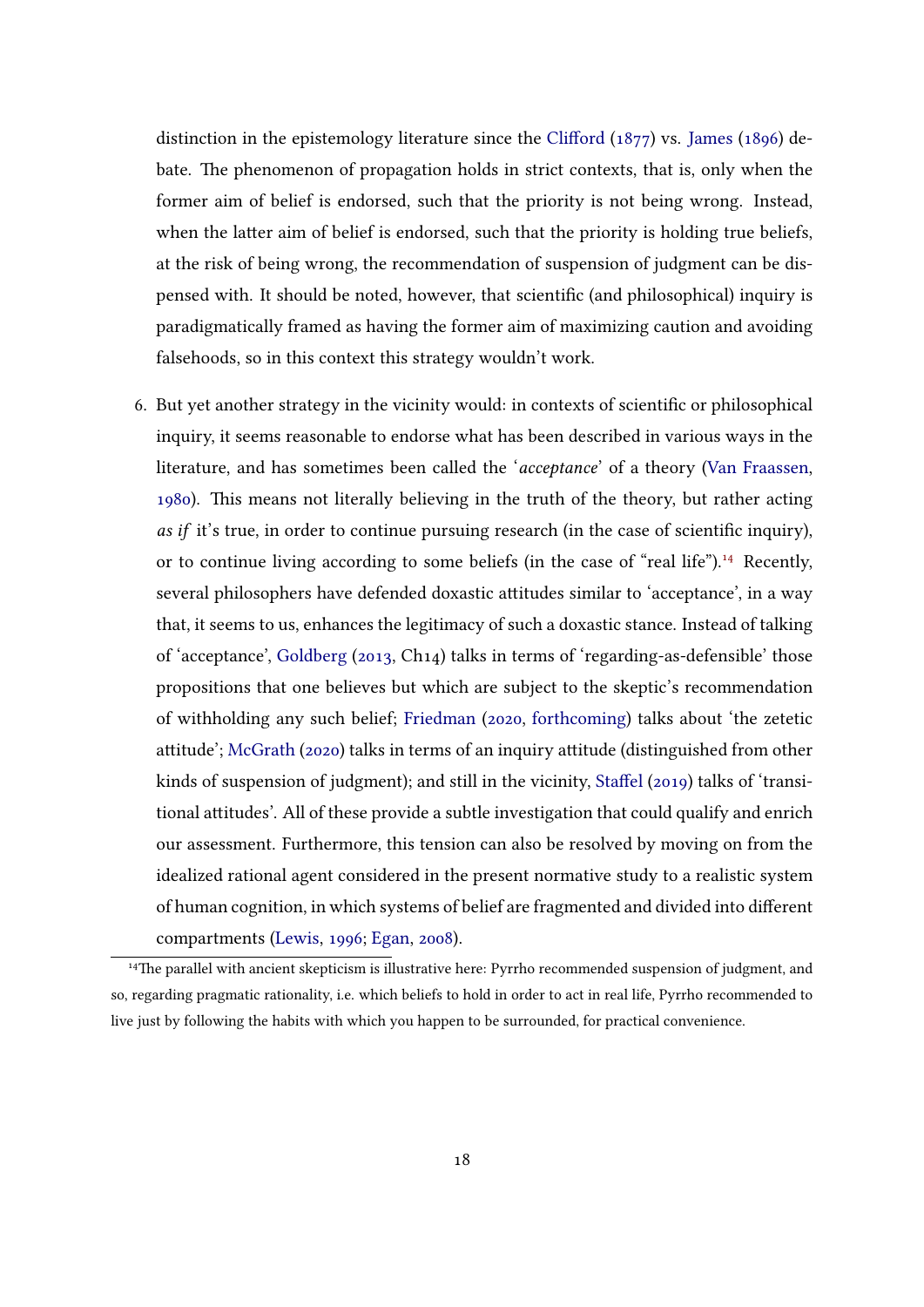<span id="page-18-0"></span>Scientific antirealism. I have pointed out the connection of our phenomenon with skepticism: its similarly unwelcome overpropagation, and the several reasons to resist such overpropagation. This allows us to connect the phenomenon to another classic debate in philosophy, wherein some versions of scientific antirealism advocate for suspending judgment about the theory, due to well-known concerns about the truthlikeness of current theories (or of unobservable entities, in another of the several versions of this argument). The whole dialectic in our paper echoes a classic argument for scientific antirealism: the pessimistic meta-induction. For the pessimistic meta-induction also conjectures the existence of a future refutation of the current scientific theory. And on those grounds, Van Fraassen's version of antirealism recommends suspension of judgment. As can now be seen, the antirealist makes as if she were supposing that in the future there will be something like our objection O, albeit so far unconceived.

There are a variety of versions of antirealism; here I am just sticking to some aspects of Van Fraassen's version. It is interesting to note, nevertheless, that another standard way of interpreting the pessimistic meta-induction is to conclude that our current scientific theories are probably false (e.g. the classic [Laudan](#page-27-17) [\(1981\)](#page-27-17)). This would amount to the following variation in the balance of figure 3: the objection  $O$ —the pessimistic meta-induction—is now considered to be *probably true*, so we are inclined to put it in the balance; accordingly, the balance is probably tipped against  $C$ —realism about current scientific theories—which is to say that  $C$  is probably false. This additional commitment to the probabilistic claim in this standard formulation of the pessimistic induction argument is something that later (perhaps more cautious) versions such as Van Fraassen's refrain from endorsing. Irrespective of which antirealism is better, it can be seen that our epistemic scenario more closely parallels Van Fraassen's version.

Are we thus supporting the pessimistic meta-induction? I have argued that the phenomenon holds as long as the objection is actual and conceived, and that I don't consider it plausible that unconceived objections are relevant, except in the most speculative contexts of theoretical physics. If this is correct, then we are not supporting the pessimistic metainduction. However, as in the debate on scientific realism, it is not clear why one should not take such objections into account. I suspect that a discussion at this level of generality is unable to settle the issue, and that it depends on the context (the field of science in question). Accordingly, I suspect that unconceived objections might be significant only for the question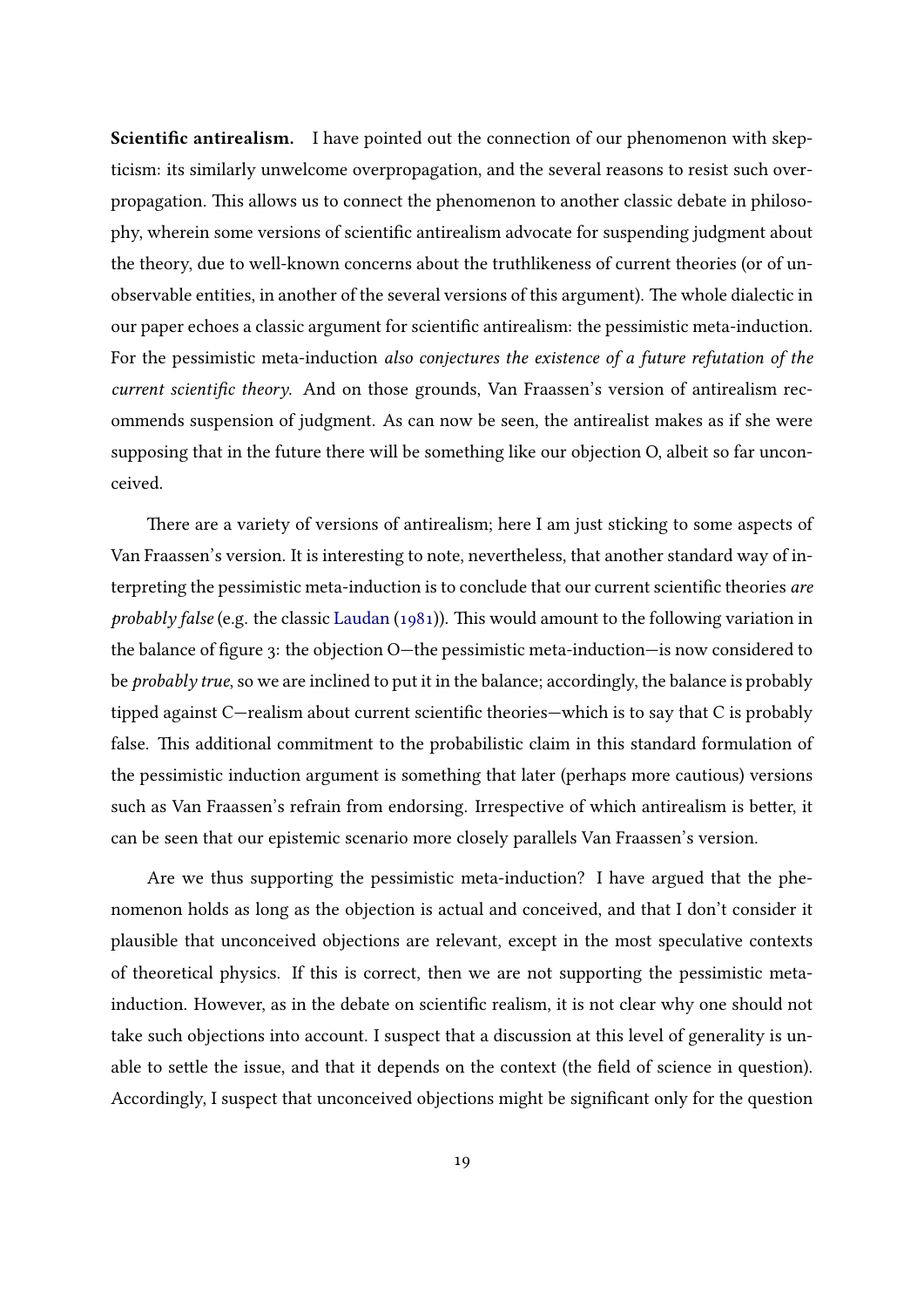of realism about the most speculative contexts of physics. In any case, it is of course beyond the scope of this paper to resolve the issue of unconceived alternatives, which I do not know how to answer.

Peer disagreement. Finally, this is also linked to another branch of epistemology which sometimes ends up recommending suspension of judgment: the debate about faultless peer disagreement. Some philosophers argue that in such situations, in which two reasonable peers disagree without any apparent flaw in their reasoning, each agent should suspend judgment (e.g. [Feldman](#page-27-18) [2006\)](#page-27-18). In order to recognize the similarity with our scenario, we can reinterpret the balance of arguments so that one agent has reasons of diverse weight on one side of the scales and, mutatis mutandis, the other agent on the other side. Sometimes in this debate there is a slight difference with our setting, which can be informative of some real case scenarios, namely, that the reasons put forward by one agent are unknown to the other and vice versa they find themselves disagreeing over something, but they do not know what reasons lead the other to think differently. So here the ignorance is manifested in a slightly different way—not as ignoring one crucial objection, but instead ignoring all the actual objections on the other side of the scales. These differences notwithstanding, one recommendation is the same, i.e. to suspend judgment (see [Feldman](#page-27-18) [2006,](#page-27-18) the several chapters of [Machuca,](#page-27-19) [2013,](#page-27-19) [Carter,](#page-26-5) [2018;](#page-26-5) cf. [Matheson,](#page-28-16) [2015,](#page-28-16) Ch. 4.3, 6.3, 7.2).

To give an example, [Kornblith](#page-27-20) [\(2013\)](#page-27-20) makes the case that the history of philosophy itself can be seen as an history in which several peers, the "expert" philosophers, disagree on basically most, if not all, philosophical matters. Due to this peer disagreement, the advice is then pessimistic: we should suspend judgment about these philosophical matters and discard the hope of progress in philosophy. This example again echoes our scenario, in that it is conjectured that this lack of progress will always be so, since we could always find some other expert philosopher who will disagree with whichever current philosophical theses.

Can peer disagreement be threatened by a similar propagation of suspension of judgment? This would amount to say that, due to the potential existence of a peer with whom we disagree about (almost) any proposition, we should end up suspending judgment about (almost) everything. In this case, we see more clearly that this radical skeptical scenario is quite implausible: the assumption of always having a potential peer who disagrees just seems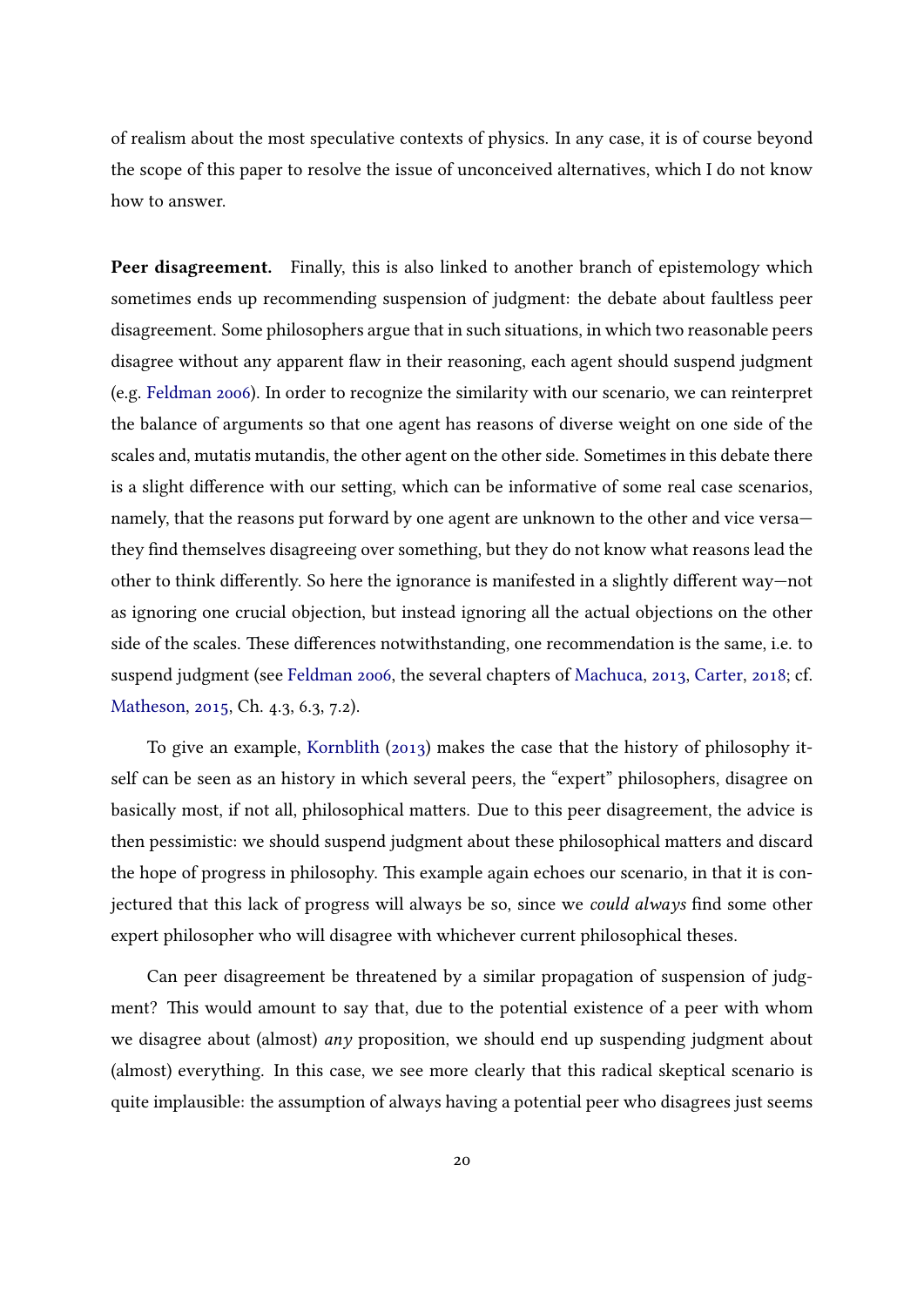unwarranted. Similarly to what we are discussing here, one position in the peer-disagreement debate has been accused by another position of being too skeptical. The 'conciliationist view' advocates revising our beliefs in light of disagreement (adjusting our beliefs, not necessarily suspending judgment). Yet this can "over-propagate" (to use our terminology); so the opposing 'steadfast view' argues that this leads to an overly skeptical situation.

#### <span id="page-20-0"></span>5 Conclusion

I have shown that in certain circumstances coming to know about a crucial objection O, the truth-value of which we are ignorant, influences what we should believe, leading us to suspend judgment also about the hypothesis H. We should thus not merely leave aside and forget such objections.

This phenomenon is not restricted to scientific hypotheses, but also applies to philosophical (and any other) hypotheses. Indeed, in [\(Filomeno,](#page-27-7) [20xx\)](#page-27-7) I have applied this phenomenon to a specific philosophical argument: a major objection to the Humean account of laws. Since we all, Humeans included, suspend judgment on the major objection, I conclude that, at best, we should suspend judgment about the Humean account of laws.

This phenomenon holds in the context of epistemic rationality, i.e. when the aim is seeking truth, and when the priority is avoiding falsehood—as in scientific and philosophical inquiry. Besides our argument and our formal proof in Section [3,](#page-11-0) I include in the following appendices further logical proofs. In the discussion section I have outlined the diverse considerations to which one can appeal to resist its application, and shown the analogy in the dialectic with the epistemological topics of skepticism, scientific (anti)-realism, and peer disagreement.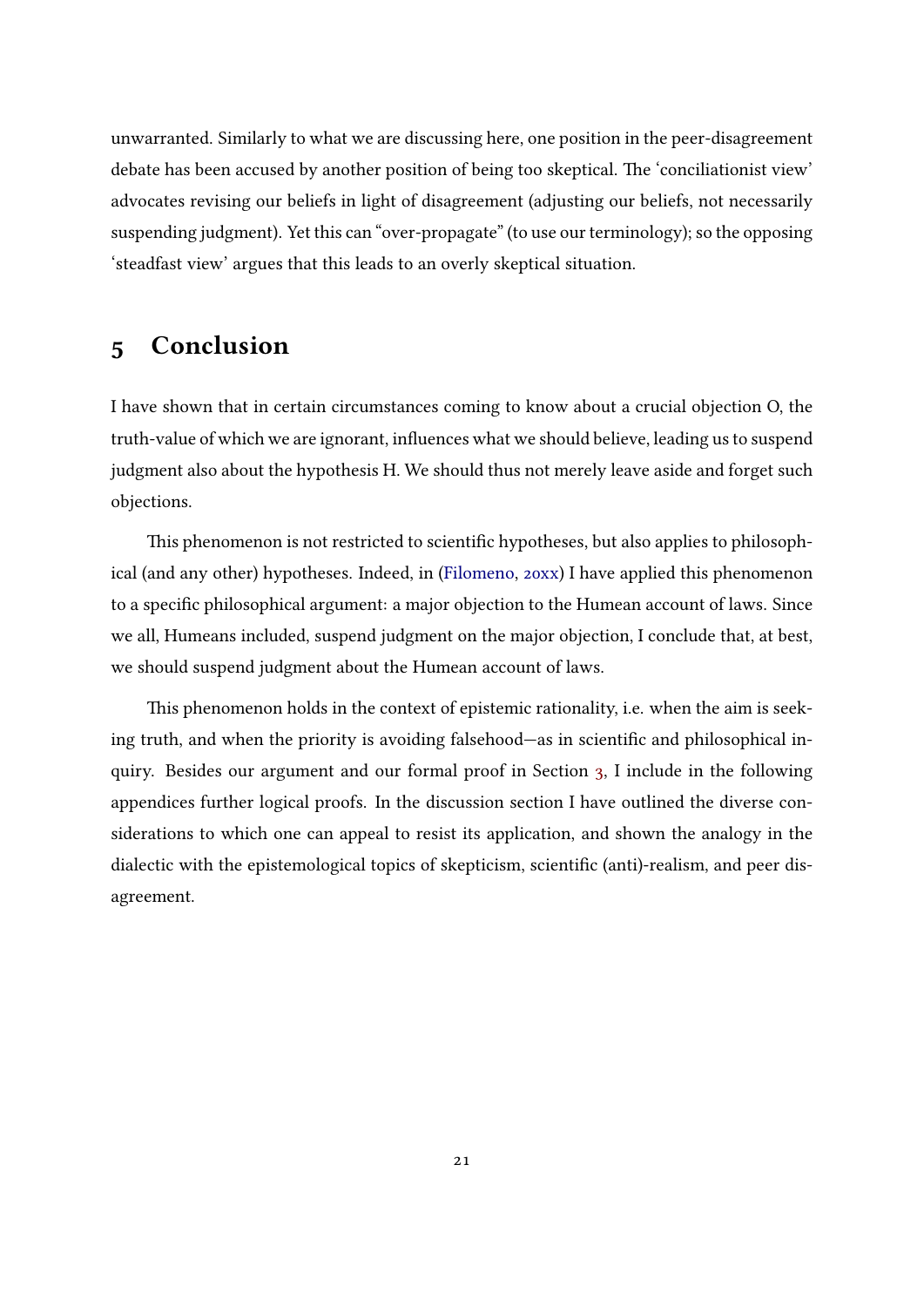## <span id="page-21-0"></span>A Appendix. Proof in epistemic logic

The following tableaux shows by *reductio ad absurdum* that the argument is valid.<sup>[15](#page-21-1)</sup>

1. 
$$
K(p \to \neg q)
$$
, o  
\n2.  $Ip$ , o  
\n3.  $K(\neg p \to q)$ , o  
\n4.  $\neg Iq$ , o  
\n5.  $(Kq \lor K \neg q)$ , o; [4, def. of 'I']  
\n6.  $\diamond$  p, o; [2]  
\n7.  $\diamond$   $\neg p$ , o; [2]  
\n8.0r1; [6]  
\n9. p, 1; [6]  
\n10.0r2; [7]  
\n11.  $\neg p$ , 2; [7]  
\n12.(p  $\rightarrow \neg q$ ), 1; [1]  
\n13.(p  $\rightarrow \neg q$ ), 2; [1]  
\n14.  $(\neg p \to q)$ , 2; [3]  
\n15.  $(\neg p \to q)$ , 2; [3]

<span id="page-21-1"></span><sup>&</sup>lt;sup>15</sup>We write down the 3 premises and then the negation of the conclusion, and verify that every branch closes. The numbers 0, 1, ... refer to the worlds  $\omega_0, \omega_1, \dots$  where the sentences are evaluated. I do not assume that the reader knows or remembers the rules involved, so here are the main ones (for more details, see [Priest](#page-28-17) [2008,](#page-28-17) ch. 3; cf. [Goble](#page-27-21) [2001,](#page-27-21) ch.9): The operator 'K' follows the properties of the operator ' $\Box$ ' in S5 modal logic, and it is interpreted as 'the agent knows that'. Steps 5, 6, and 7 come from the definition of I (see above). 8 to 11 from the definition of ' $\diamondsuit$ '. 12 to 15 from the definition of 'K' (applied to premises 1 and 3 respectively). The first branching comes from the definition of  $\neg$  (applied to premise 4). The next two branchings come from the definition of ' $\rightarrow$ ' applied to premises 12 and 13. The final two branchings come from the definition of ' $\rightarrow$ ' applied to premises 14 and 15.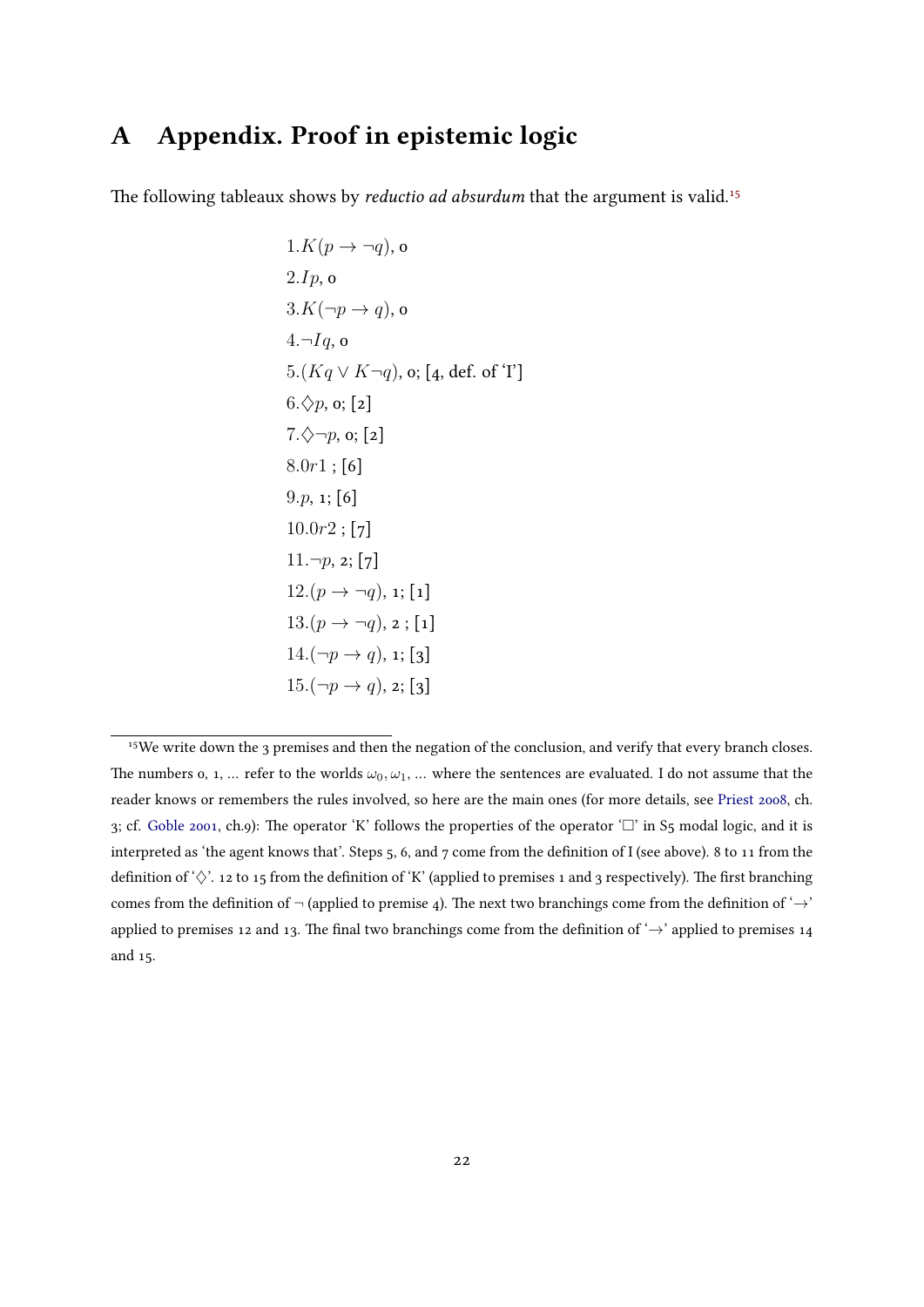

Therefore,  $Iq$ .

# <span id="page-22-0"></span>B Appendix. Proof in 3-valued logic

We can also model our argument in 3-valued logic, where the truth-values T, F, and  $i$  are understood epistemically:

 $v(p) = T'$  is interpreted as 'the agent believes p';

 $v(p) = F'$  is interpreted as 'the agent disbelieves p';

 $v(p) = i'$  means that the agent is ignorant as to whether p is the case; in other words, the agent suspends judgment about p.

Moreover, in 3-valued logic we can add symbols for expressing that a proposition can be 'definitely true' (T), with the symbol  $+$  and 'not definitely true', i.e. either false (F) or indeterminate (i), with the symbol −. Here we do not capture the degrees or strengths of beliefs, just full beliefs or disbeliefs: we only need the objection to be crucial, so that it implies disbelief in the hypothesis (which can be captured with a material conditional, as in premise 1 above). (Cf. our remarks in Sect. [3](#page-11-0) p. [14.](#page-11-0))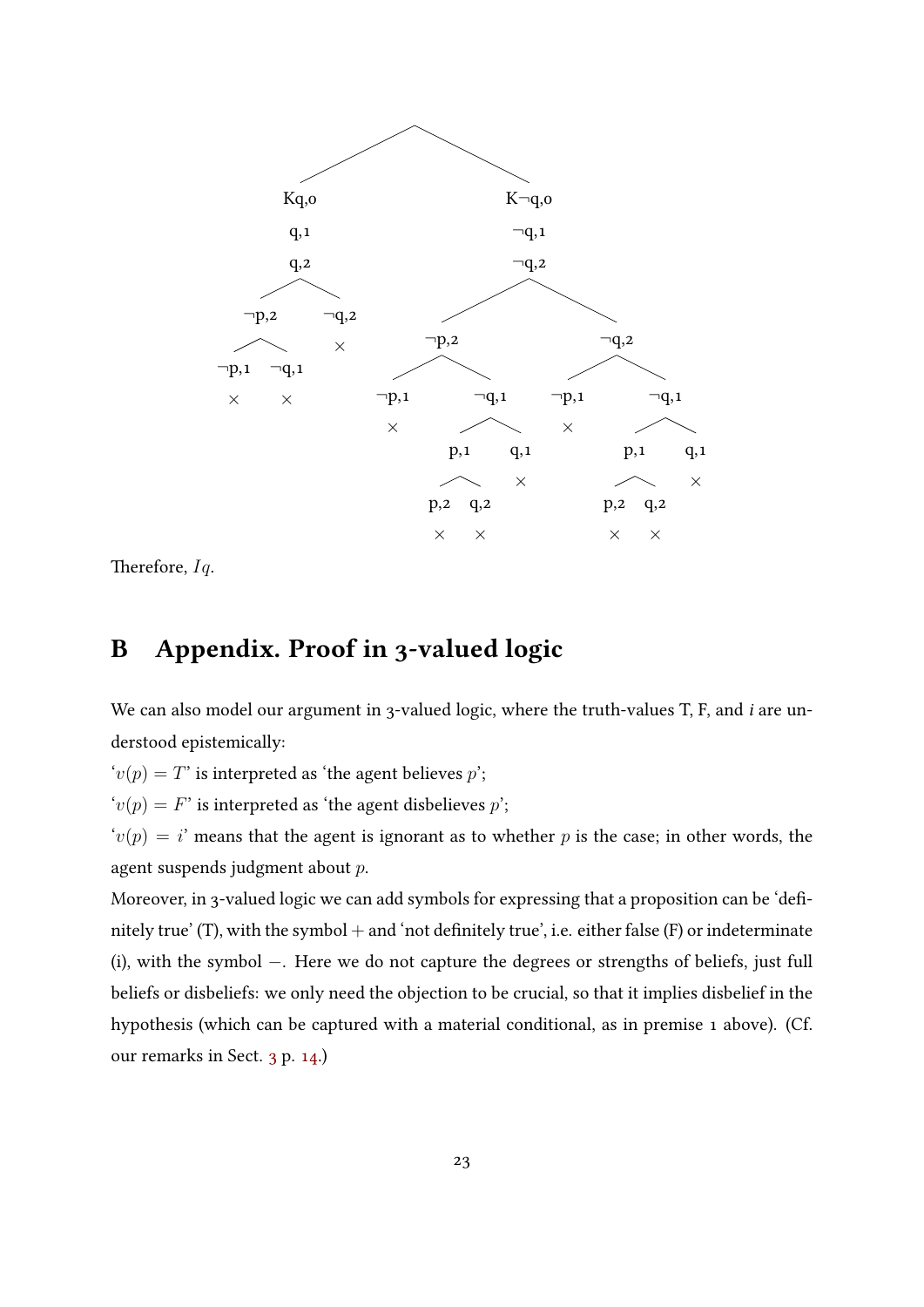<span id="page-23-1"></span>Preliminary justification of the formalism. There are different 3-valued logics; the most appropriate to model our epistemic scenario is arguably Łuckasiewickz's version. The crucial difference with strong and weak Kleene logic is the conditional, which according to Łuckasiewickz is:

|   |                 |             | Q.          |   |
|---|-----------------|-------------|-------------|---|
|   | $p \supset_L q$ | $\mathbf T$ |             | F |
|   | T               | T           |             | F |
| р |                 | T           | $\mathbf T$ |   |
|   | F               | T.          | T           | Т |

 $\mathbf{I}$ 

The center cell, with value T, distinguishes Łuckasiewickz's from the Kleene's conditionals. The latter give an  $i$  in this place. We must justify that this is the correct conditional to rep-resent the logic between crucial objections and hypotheses.<sup>[16](#page-23-0)</sup> A sufficient reason seems to be that which leads Łuckasiewickz to justify his conditional. He introduced the value T in the center cell in order to preserve the logical truth in classical logic that  $(p \to p)$ . We are in fact interested in preserving it; this is especially clear given that we are interpreting the truth-values epistemically: strange epistemological reasons would be needed to deny that a conditional with identical antecedent and consequent is known to be true whatever the epistemic status of p (T, F, or i). The controversial case in  $(p \to p)$  is when  $v(p) = i$  (the center cell in the truth-table above). In this case I think that the conditional should be true, for it states that: if we are ignorant as to whether p, then we are ignorant as to whether p. This is trivially known to be true. (This, however, does not show that Łuckasiewickz's conditional captures the semantic values of an objection  $p$  which would refute a hypothesis  $q$ . This could still be disputed, as I have not provided a justification of this.)

For the sake of completeness, and to better understand the conditions that are needed for the propagation to occur, we can take the opportunity to express a slightly different version of our argument. In particular, we will get rid of the stronger premise 3, which described a scenario, optimistic for the opponent, in which if the objection was not the case, then the hypothesis was true. The expressive capabilities of 3-valued logic easily capture the argument

<span id="page-23-0"></span> $16$ This conditional gives the results that I have been arguing for. The other conditionals, instead, give an even stronger conclusion, which seems too strong, namely: if we know of a crucial objection to H about which we suspend judgment, then we should disbelieve H (rather than suspend judgment about H).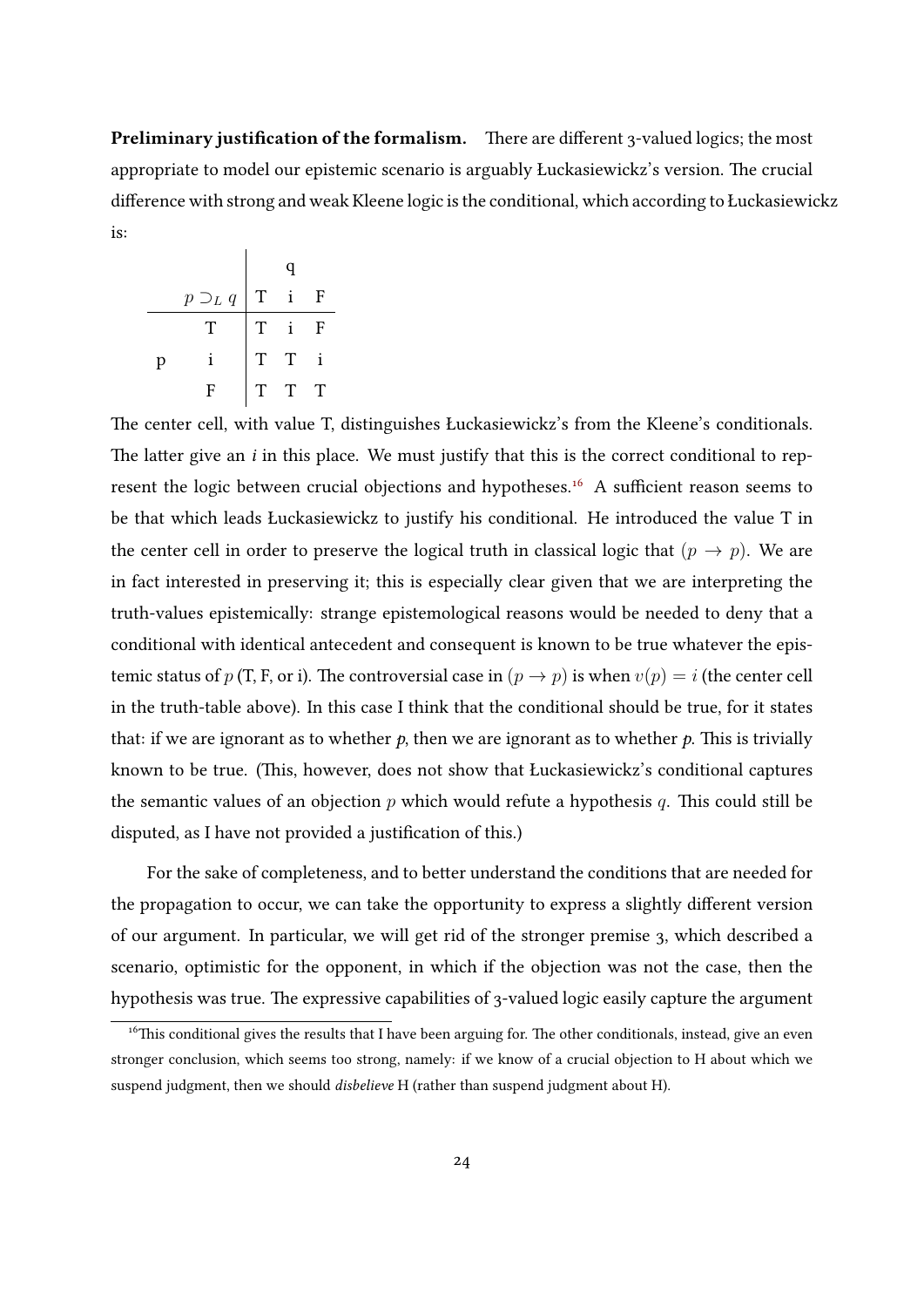we are looking for:

1. 
$$
(p \rightarrow \neg q)
$$
, +  
2.  $(p \lor \neg p)$ , –  
C.  $q$ , –

The untrue disjunction of premise 2 is a way to express that the value of  $p$  is indeterminate, that is, *i*; that is to say, that we suspend judgment about  $p$ . (This is a convoluted way of expressing that  $p$  is neither true nor false.)

We can see that the argument is valid by looking at the corresponding truth-table of a conditional with the consequent negated (where, still, the left-column values represent  $p$ 's values and the top-row values represent q's values (not  $\neg q$ )), which follows from the table for the conditional above:

|   | $p \rightarrow_L$<br>$\neg q$ | T            |   | $\overline{\mathrm{F}}$                                               |
|---|-------------------------------|--------------|---|-----------------------------------------------------------------------|
|   | T                             | F            |   | $\overline{V}$                                                        |
| p |                               |              | T | $\begin{array}{c} \mathbf{r} \\ \mathbf{T} \\ \mathbf{T} \end{array}$ |
|   | F                             | $\mathbf{T}$ | T |                                                                       |

Focusing on the row where the crucial objection  $p$  has an indeterminate epistemic truth-value (the row in the middle), we have two cases for the hypothesis  $q$  where the conditional is, as we are supposing, true: the values where  $q$  is false or indeterminate. That is, as C states, the hypothesis  $q$  is known to be not true.

Additionally, if we would agree that our meta-language follows a 3-valued logic—and we have been doing so from the beginning, where I introduced suspension of judgment as an acceptable doxastic state alongside belief and disbelief—we could interpret the 'or' above accordingly, concluding that the value of  $q$  is just indeterminate, that is, that we should suspend judgment about the hypothesis  $q.^{17}$  $q.^{17}$  $q.^{17}$ 

<span id="page-24-0"></span>We can also see that the argument is valid with a proof by *reductio* in the following

<sup>&</sup>lt;sup>17</sup>This is because we have arrived to the conclusion C, which says that we should believe that the hypothesis  $q$  is false or suspend judgment about q. But this disjunction, with one disjunct indeterminate and another false, entails that we should suspend judgment about  $q$ —as, in fact, the truth-table of the disjunction says (an indeterminate disjunct and a false disjunct give an indeterminate disjunction).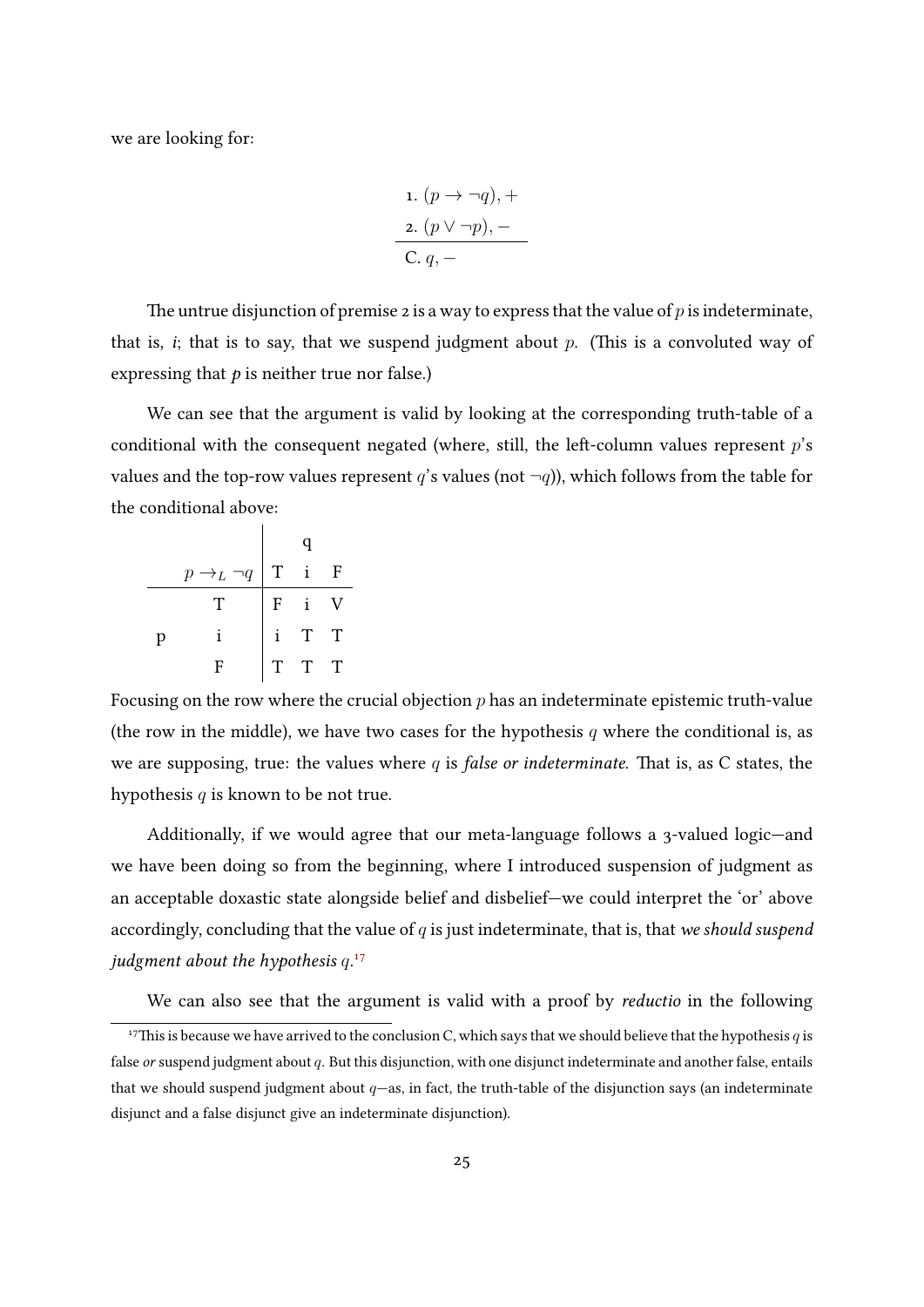

Therefore,  $q, -$ .

# <span id="page-25-0"></span>C Appendix. Propagation from a premise to its conclusion

This phenomenon can also be rephrased so that it occurs from the premise of an argument to its conclusion.

[Rosa](#page-28-6) [\(2019\)](#page-28-6) denotes as the 'logical principle of agnosticism' (A5) the principle according to which one shouldn't disbelieve a conclusion and suspend judgment about one of the premises. Formally (with irrelevant variations for the sake of clarity),

 $(A5)$ : If  $\Phi_1, ..., \Phi_n \models \Psi$  then  $\neg(K\Phi_1 \land ... \land K\Phi_{n-1} \land S\Phi_n \land K\neg\Psi)$ .

where, relative to an agent,  $Kp$  stands for 'knows that p' and  $Sp$  stands for 'suspends judgment about whether  $p^{1.19}$  $p^{1.19}$  $p^{1.19}$  In our case, it follows from (A5) that, since one is agnostic about one of

<span id="page-25-1"></span><sup>&</sup>lt;sup>18</sup>The main rules involved are: a branch closes in Łuckasiewickz's logic if there is:  $A$ , + and  $A$ , -; or  $A$ , + and  $\neg A$ , + [\(Priest,](#page-28-17) [2008,](#page-28-17) ch. 7, 8). The triple-branching is due to the conditional (of premise 2), whose truth-table I have written above (p. [25\)](#page-23-1): it branches in the cases where the antecedent is true, the consequent is false, or both are indeterminate (the cell at the center) [\(Priest,](#page-28-17) [2008,](#page-28-17) 150).

<span id="page-25-2"></span><sup>19</sup>I could have used here the modal operator 'B', indicating "not necessarily veridical beliefs" and everything would hold. I use the operator 'K' indicating veridical beliefs for convenience with the previous notation.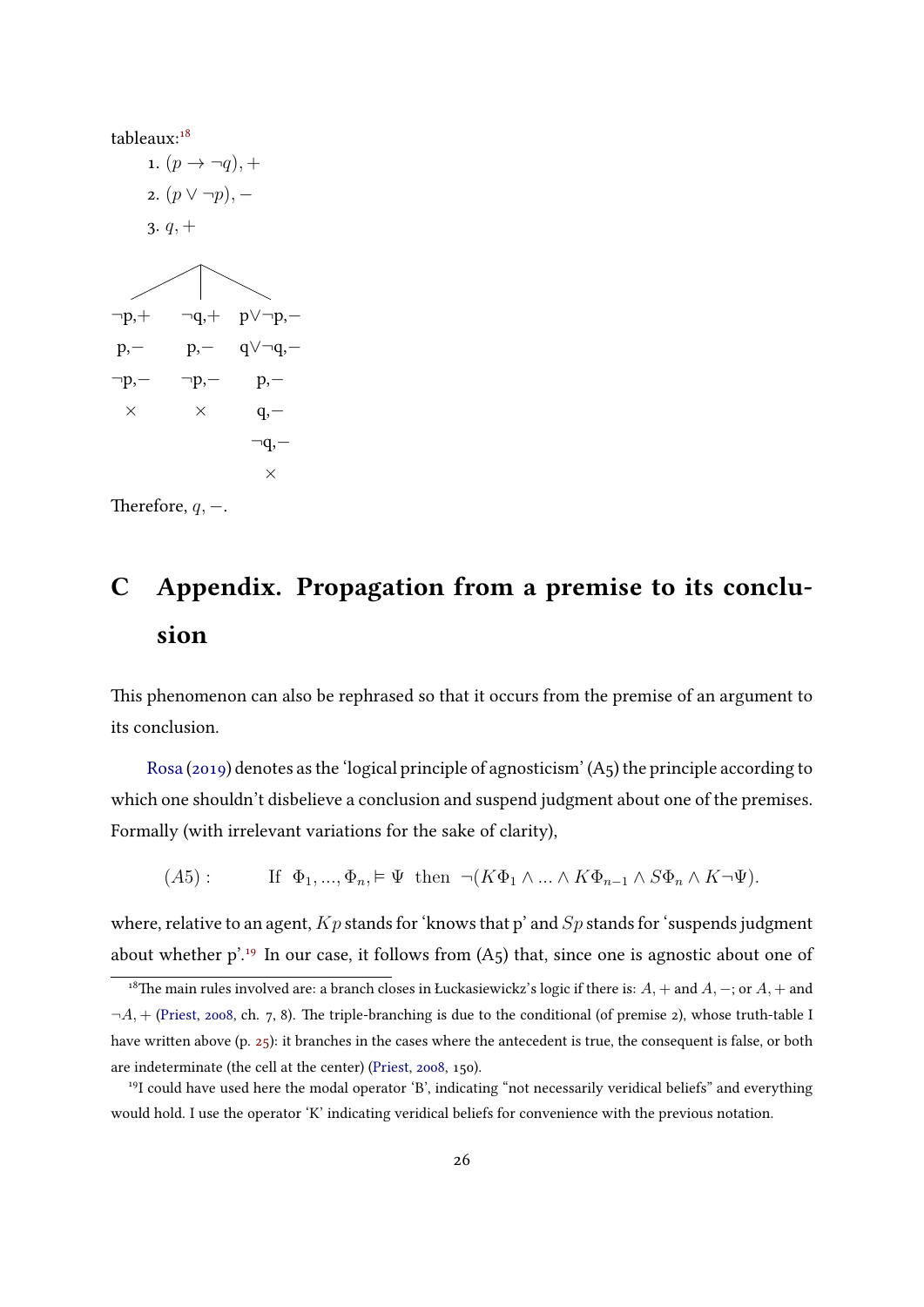the premises, one should not believe that the conclusion is false. That is,

$$
(S\Phi_n \to \neg K\neg \Psi)
$$

The conclusion  $\Psi$  is the objection's conclusion, as in the example of [§2,](#page-7-2) that 'the evidence from the unobservable universe may completely differ from the evidence of the observable region'. From (A5) we thus arrive at the result that one does not know that  $\neg \Psi$ ; that is to say, one should not believe that the evidence from the unobservable universe describes a universe similar to that from the observable region. This is to say, as I have argued above, that one should not believe the objection's conclusion to be false.

An informal explanation of why (A5) holds is that, given that there are premises that lead to  $\Psi$  and we are ignorant as to whether one of those premises is the case,  $\Psi$  is an open possibility; hence, you are not justified in believing that  $\Psi$  is not the case. (A5) is deduced in [\(Rosa,](#page-28-6) [2019,](#page-28-6) §3.2) from another plausible principle of agnosticism,  $(A_2)$ <sup>[20](#page-26-6) [21](#page-26-7)</sup>

#### References

<span id="page-26-3"></span>Ballantyne, Nathan. "The Significance of Unpossessed Evidence." Philosophical Quarterly 65, 260  $(2015): 315-335.$ 

<span id="page-26-2"></span>Benétreau-Dupin, Yann. "Blurring Out Cosmic Puzzles." Philosophy of Science 82, 5 (2015): 879-891.

<span id="page-26-5"></span>Carter, J. Adam. "On behalf of controversial view agnosticism." European Journal of Philosophy 26, 4 (2018): 1358–1370. [https://onlinelibrary.wiley.com/doi/abs/10.1111/](https://onlinelibrary.wiley.com/doi/abs/10.1111/ejop.12333) [ejop.12333](https://onlinelibrary.wiley.com/doi/abs/10.1111/ejop.12333).

<span id="page-26-4"></span>Clifford, William K. The ethics of belief and other essays. Prometheus Books, 1877, 1999 edition.

<span id="page-26-1"></span>Dawid, Richard. "Delimiting the Unconceived." Foundations of Physics 48, 5 (2018): 492–506.

<span id="page-26-0"></span>Dawid, Richard, Stephan Hartmann, and Jan Sprenger. "The No Alternatives Argument." British Journal for the Philosophy of Science 66,  $1$  (2015): 213–234.

 $(A2)$ : If  $\Phi_1, ..., \Phi_n \models \Psi$  then  $\neg(K\Phi_1 \land ... \land K\Phi_n \land S\Psi)$ .

So it states that one should not believe in the premises and suspend judgment about the conclusion. (A2) is defended in [\(Rosa,](#page-28-6) [2019,](#page-28-6) §3.1). To be precise, the author phrases it slightly more modestly, adding to the consequent a clause 'R' standing for "there is a reason for one not to be such that" (and uses the operator B).

<span id="page-26-7"></span><sup>21</sup>Notice that this is not symmetrical, in that one can still believe that  $\Psi$  is the case, i.e.,  $K\Psi$  (for there might be other reasons that lead one to believe in  $\Psi$ ). In our example, this is to say that one might still believe that the evidence from the unobservable universe may completely differ from the evidence from the observable region.

<span id="page-26-6"></span> $20(A_2)$  states that: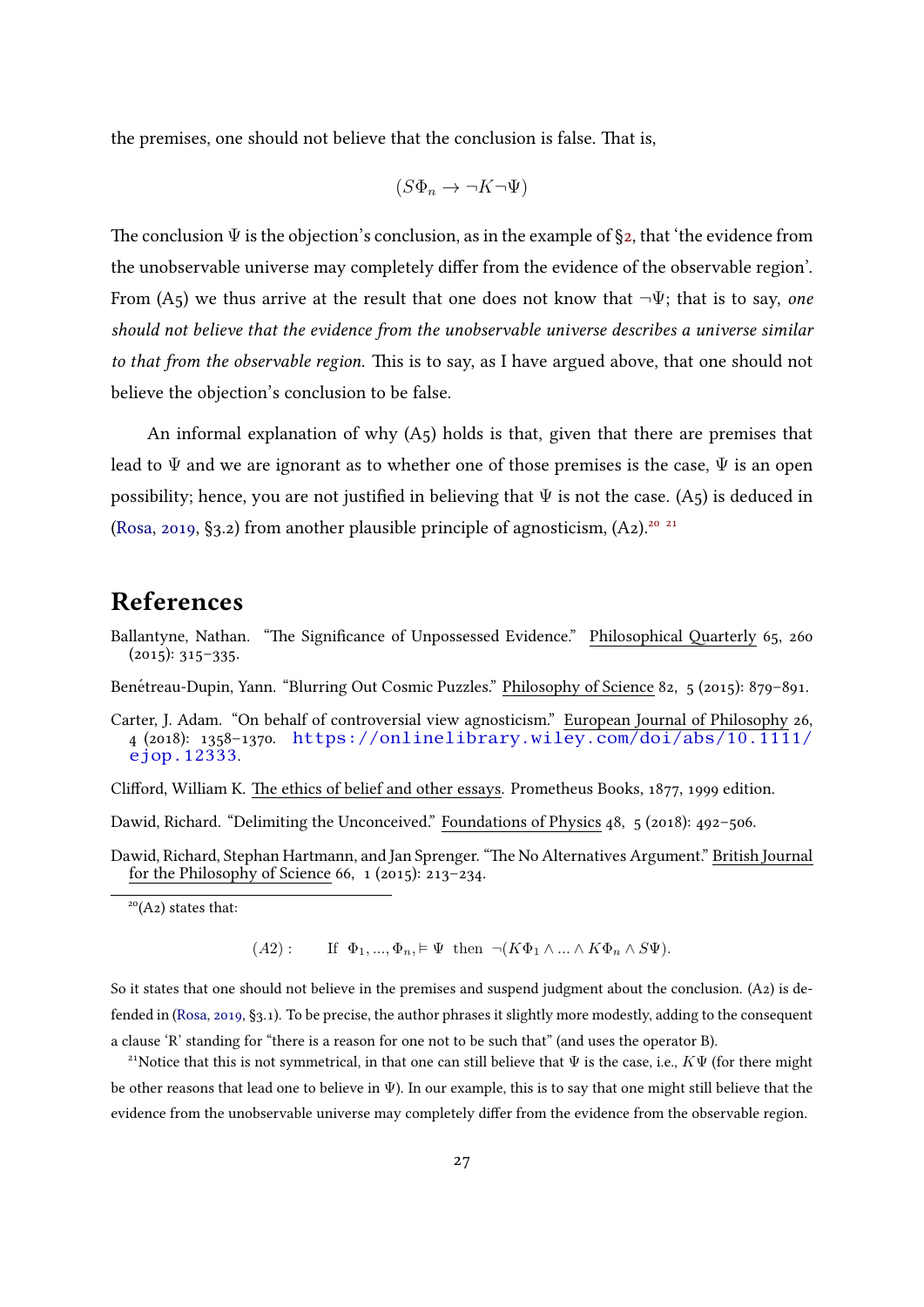- <span id="page-27-4"></span>de Cooman, G., and E. Miranda. "Symmetry of models versus models of symmetry." In Probability and Inference: Essays in Honour of Henry E. Kyburg, edited by W. Harper, and G. Wheeler. College Publications, 2007, 67–149.
- <span id="page-27-5"></span>Dubois, Didier. "Uncertainty Theories: a Unified View." CNRS Spring School "Belief Functions Theory and Applications", 2007.
- <span id="page-27-16"></span>Egan, Andy. "Seeing and Believing: Perception, Belief Formation and the Divided Mind." Philosophical Studies 140, 1 (2008): 47–63.
- <span id="page-27-3"></span>Empiricus, Sextus. Outlines of Pyrrhonism. Harvard University Press, I c. A.C., 1994 edition.
- <span id="page-27-18"></span>Feldman, Richard. "Epistemological Puzzles About Disagreement." In Epistemology Futures, edited by Stephen Hetherington. Oxford University Press, 2006, 216–236.
- <span id="page-27-6"></span>Filomeno, Aldo. "Are Non-Accidental Regularities a Cosmic Coincidence? Revisiting a Central Threat to Humean Laws." Synthese 1–32.
- <span id="page-27-7"></span>-. "Suspend judgment on the Humean account of laws.", 20xx. [https://philpeople.](https://philpeople.org/profiles/aldo-filomeno/publications) [org/profiles/aldo-filomeno/publications](https://philpeople.org/profiles/aldo-filomeno/publications). Manuscript under review.
- <span id="page-27-9"></span>Fine, Kit. "Ignorance of Ignorance." Synthese 1–15.
- <span id="page-27-1"></span>Friedman, Jane. "Suspended Judgment." Philosophical Studies 162, 2 (2013): 165–181.
- <span id="page-27-2"></span>. "Why Suspend Judging?" Nous 50, 3. ˆ
- <span id="page-27-13"></span>. "The Epistemic and the Zetetic." Philosophical Review .
- <span id="page-27-14"></span>-. "Zetetic Epistemology." In Towards an Expansive Epistemology: Norms, Action, and the Social Sphere. Routledge, forthcoming.
- <span id="page-27-21"></span>Goble, Lou. The Blackwell Guide to Philosophical Logic. Wiley-Blackwell, 2001.
- <span id="page-27-12"></span>Goldberg, Sanford. "Defending Philosophy in the Face of Systematic Disagreement." In Disagreement and Skepticism, edited by Diego E. Machuca. Routledge, 2013, 277–294.
- <span id="page-27-10"></span>Hoefer, Carl. "Scientific Realism Without the Wave-Function: An Example of Naturalized Quantum Metaphysics." In Scientific Realism without the Quantum, edited by Juha Saatsi, and Steven French. Oxford University Press, 2020.
- <span id="page-27-0"></span>Hoefer, Carl, and Genoveva Martí. "Realism, Reference and Perspective." European Journal for Philosophy of Science .
- <span id="page-27-8"></span>van der Hoek, Wiebe, and Alessio Lomuscio. "A Logic For Ignorance." Electronic Notes in Theoretical Computer Science 85, 2 (2004): 117 – 133.
- <span id="page-27-11"></span>James, William. The Will to Believe and Other Essays in Popular Philosophy. Harvard University Press, 1896, 1979 edition.
- <span id="page-27-20"></span>Kornblith, Hilary. "Is Philosophical Knowledge Possible?" In Disagreement and Skepticism, edited by Diego E. Machuca. Routledge, 2013, 260.
- <span id="page-27-17"></span>Laudan, Larry. "A Confutation of Convergent Realism." Philosophy of Science 48, 1 (1981): 19–49.

<span id="page-27-15"></span>Lewis, David K. "Elusive Knowledge." Australasian Journal of Philosophy 74, 4 (1996): 549–567.

<span id="page-27-19"></span>Machuca, Diego. Disagreement and Skepticism. Routledge, 2013.